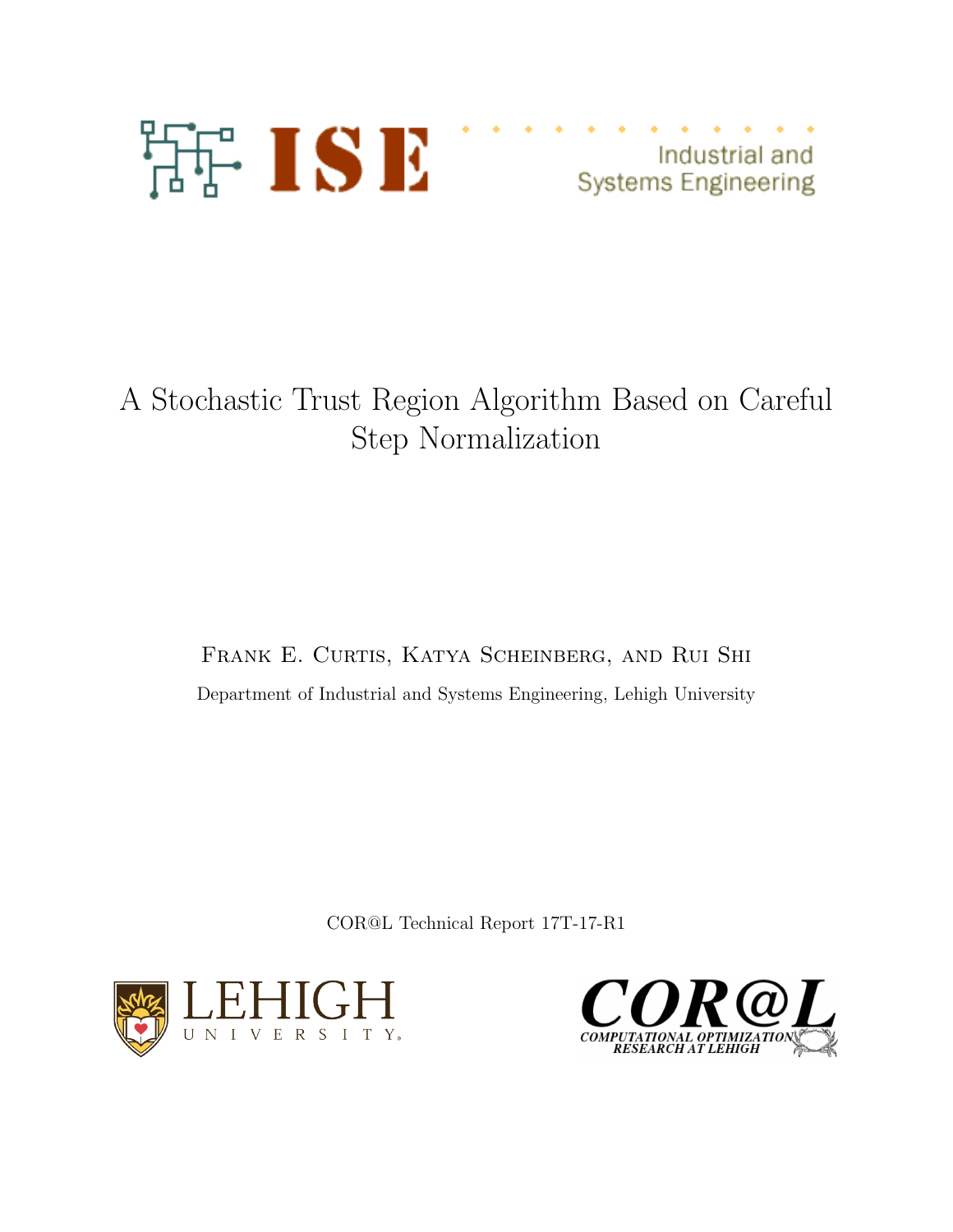## A Stochastic Trust Region Algorithm Based on Careful Step Normalization

FRANK E. CURTIS<sup>\*1</sup>, KATYA SCHEINBERG<sup>†1</sup>, AND RUI SHI<sup>‡1</sup>

<sup>1</sup>Department of Industrial and Systems Engineering, Lehigh University

Original Publication: January 27, 2018 Last Revised: June 26, 2018

#### Abstract

An algorithm is proposed for solving stochastic and finite sum minimization problems. Based on a trust region methodology, the algorithm employs normalized steps, at least as long as the norms of the stochastic gradient estimates are within a specified interval. The complete algorithm—which dynamically chooses whether or not to employ normalized steps—is proved to have convergence guarantees that are similar to those possessed by a traditional stochastic gradient approach under various sets of conditions related to the accuracy of the stochastic gradient estimates and choice of stepsize sequence. The results of numerical experiments are presented when the method is employed to minimize convex and nonconvex machine learning test problems. These results illustrate that the method can outperform a traditional stochastic gradient approach.

## 1 Introduction

The stochastic gradient (SG) method is the signature strategy for solving stochastic and finite-sum minimization problems. In this iterative approach, each step to update the solution estimate is obtained by taking a negative multiple of an unbiased gradient estimate. With careful choices for the stepsize sequence, the SG method possesses convergence guarantees and has been employed to great success for solving various types of problems, such as those arising in machine learning. For fundamental work on SG, see [\[19\]](#page-24-0) and [\[20\]](#page-24-1).

One disadvantage of the SG method is that stochastic gradients, like the gradients that they approximate, possess no natural scaling. By this, we mean that in order to guarantee convergence, the algorithm needs to choose stepsizes in a problem-dependent manner; e.g., common theoretical guarantees require that the stepsize is proportional to  $1/L$ , where L is a Lipschitz constant for the gradient of the objective function. This is in contrast to Newton's method for minimization, for which one can obtain (local) convergence guarantees with a stepsize of 1. Admittedly, Newton's method is not generally guaranteed to converge from remote starting points with unit stepsizes, but these observations do highlight a shortcoming of first-order methods, namely, that for convergence guarantees the stepsizes need always be chosen in a problem-dependent manner.

The purpose of this paper is to propose a new algorithm for stochastic and finite-sum minimization. Our proposed approach can be viewed as a modification of the SG method. The approach does not completely overcome the issue of requiring problem-dependent stepsizes, but we contend that our approach does, for practical purposes, reduce somewhat this dependence. This is achieved by employing, under certain conditions, normalized steps. We motivate our proposed approach by illustrating how it can be derived from a

<sup>∗</sup>E-mail: [frank.e.curtis@lehigh.edu](mailto:frank.e.curtis@lehigh.edu)

<sup>†</sup>E-mail: [katyas@lehigh.edu](mailto:katyas@lehigh.edu)

<sup>‡</sup>E-mail: [rus415@lehigh.edu](mailto:rus415@lehigh.edu)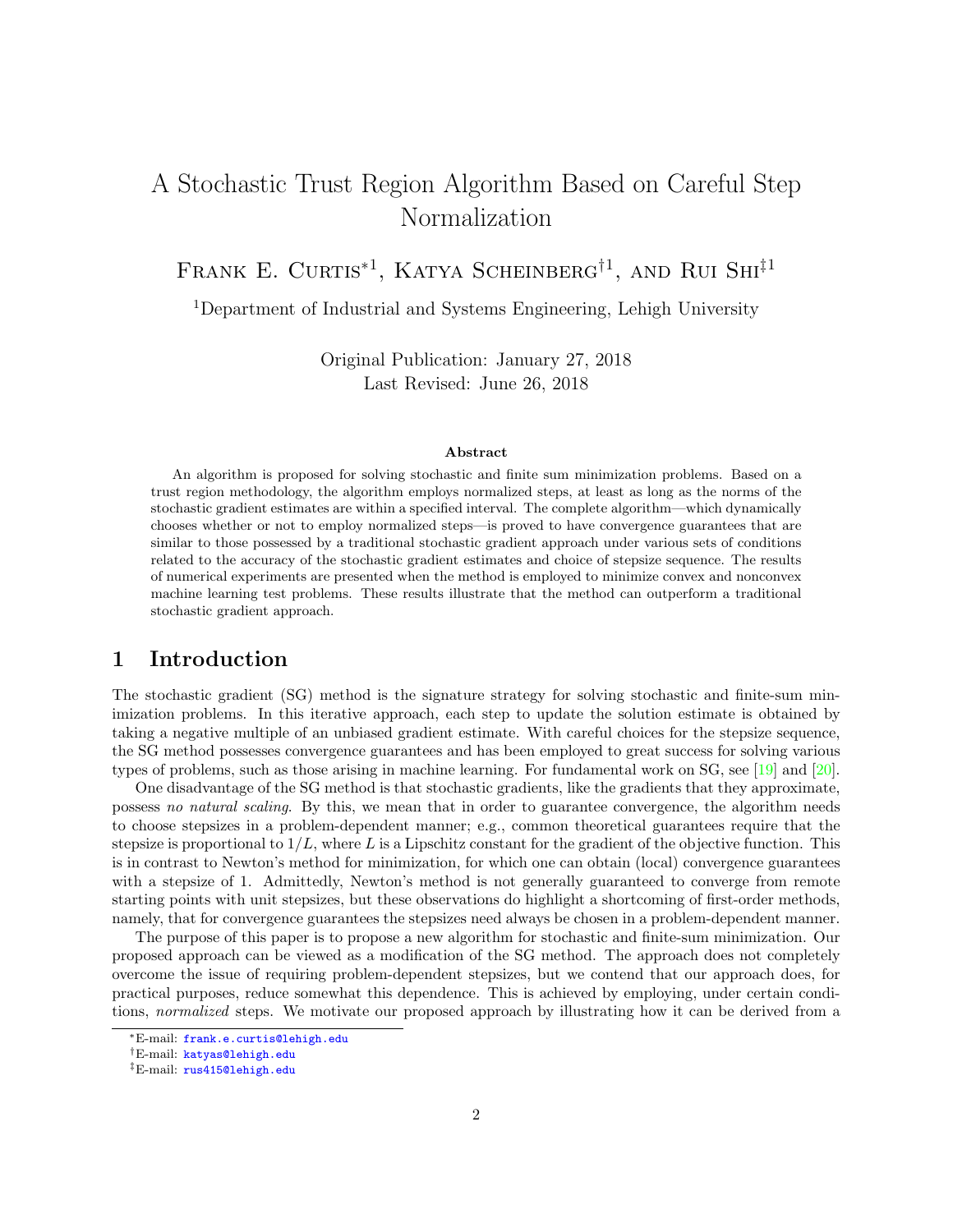trust region methodology. This work can be viewed as a first step toward designing new classes of first- and second-order trust region methods for solving stochastic and finite-sum minimization problems.

The use of normalized steps has previously been proposed in the context of (stochastic) gradient methods for solving minimization problems. For example, in a method that is similar to ours, [\[12\]](#page-23-0) propose an approach that employs normalized steps in every iteration. They show that, if the objective function is  $M$ -bounded and strictly-locally-quasi-convex, the stochastic gradients are sufficiently accurate with respect to the true gradients (specifically, when mini-batch sizes are  $\Omega(\epsilon^{-2})$ ), and a sufficiently large number of iterations are run (specifically,  $\Omega(\epsilon^{-2})$ ), then their method will, with high probability, yield a solution estimate that is  $\epsilon$ -optimal. By contrast, our approach, by employing a modified update that does not always involve the use of a normalized step, enjoys convergence guarantees under different assumptions. We argue in this paper that employing normalized steps in all iterations cannot lead to general convergence guarantees, which perhaps explains the additional assumptions required for convergence by [\[12\]](#page-23-0).

It is also worthwhile to mention the broader literature. For important work on SG-type methods and their corresponding theoretical analyses, see, e.g.,  $[1]$ ,  $[3]$ ,  $[6]$ ,  $[9]$ ,  $[10]$ ,  $[11]$ ,  $[13]$ , and  $[18]$ . There are also numerous variants of SG methods based on gradient aggregation, iterative averaging, second-order techniques, momentum, acceleration, and beyond; for work on these, see [\[2\]](#page-23-8) and the references therein. More related to our work are techniques that normalize steplengths based on accumulated gradient information; see, e.g., [\[7\]](#page-23-9) and [\[21\]](#page-24-3). In a different direction, one should also contrast our work with stochastic trust region approaches, such as those in  $[16]$  and  $[5]$ . The approaches proposed in these papers, which are based on the use of randomized models of the objective function constructed during each iteration, are quite distinct from our proposed method. For example, these approaches follow a traditional trust region strategy of accepting or rejecting each step based on the magnitude of an (approximate) actual-to-predicted reduction ratio. Our method, on the other hand, is closer to the SG method in that it accepts the computed step in every iteration. Another distinction is that these other approaches rely on the use of so-called *fully linear* models of the objective function to obtain their convergence guarantees. Our convergence guarantees are obtained under straightforward upper bounds on the second moment of the stochastic gradient estimates, and do not require fully linear models.

The paper is organized as follows. Our algorithm and motivation for our specific iterate updating scheme are the subject of §[2.](#page-2-0) In §[3,](#page-4-0) we prove convergence guarantees for the algorithm under various types of assumptions on the stochastic gradient estimates and stepsize choices. The results of numerical experiments on test problems—some convex and some nonconvex—are given in §[4.](#page-16-0) Concluding remarks are given in §[5.](#page-22-0) All norms in the paper are Euclidean, i.e.,  $\|\cdot\| := \|\cdot\|_2$ .

## <span id="page-2-0"></span>2 Algorithm

Our problem of interest is a stochastic optimization problem in which the goal is to minimize over a vector of decision variables, indicated by  $x \in \mathbb{R}^n$ , a function  $f : \mathbb{R}^n \to \mathbb{R}$  defined by the expectation of another function  $F: \mathbb{R}^n \times \Xi \to \mathbb{R}$  that depends on a random variable  $\xi$ , i.e.,

<span id="page-2-1"></span>
$$
\min_{x \in \mathbb{R}^n} f(x) \quad \text{with} \quad f(x) = \mathbb{E}_{\xi}[F(x,\xi)],\tag{2.1}
$$

where  $\mathbb{E}_{\xi}[\cdot]$  denotes expectation with respect to the distribution of  $\xi$ . Our algorithm is also applicable for finite-sum minimization where the objective takes the form

<span id="page-2-2"></span>
$$
f(x) = \frac{1}{N} \sum_{i=1}^{N} f_i(x).
$$
 (2.2)

Such objectives often arise in sample average approximations of  $(2.1)$ ; e.g., see [\[22\]](#page-24-5).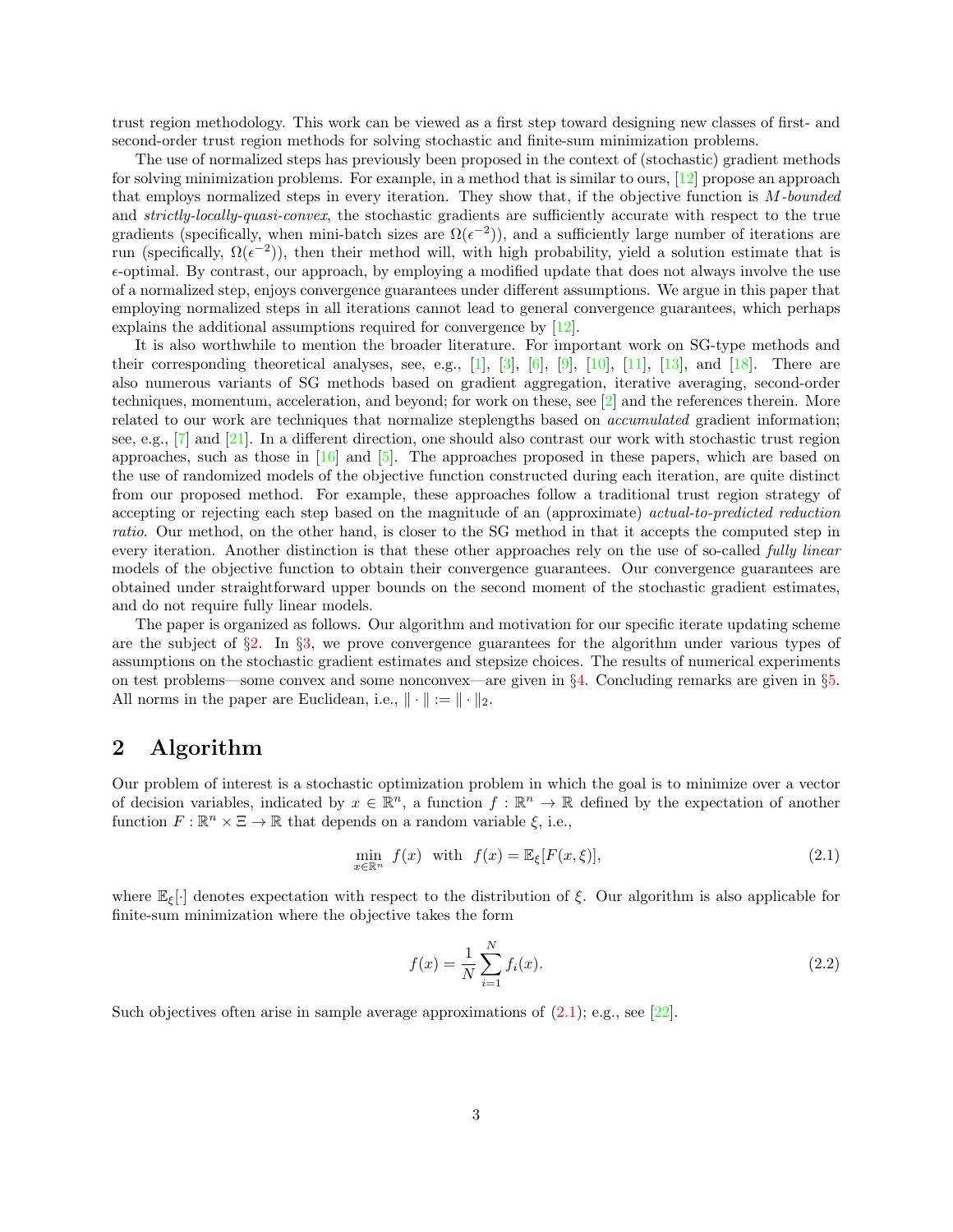## 2.1 Algorithm Description

Our algorithm is stated below as TRish, a trust-region-ish algorithm for stochastic optimization. Each iteration involves taking a step along the negative of a stochastic gradient direction. In the context of problem [\(2.1\)](#page-2-1), this stochastic gradient can be viewed as  $g_k = \nabla_x F(x_k, \xi_k)$ , where  $x_k$  is the current iterate and  $\xi_k$  is a realization of the random variable  $\xi$ . In the context of problem [\(2.2\)](#page-2-2), it can be viewed as  $g_k = \nabla_x f_{i_k}(x_k)$  where  $i_k$  has been chosen randomly as an index in  $\{1, \ldots, N\}$ . In addition, in either case,  $g_k$  could represent an average of such quantities, i.e., over a set of independently generated realizations  $\{\xi_{k,j}\}_{j\in\mathcal{S}_k}$  or over independently generated indices  $\{i_{k,j}\}_{j\in\mathcal{S}_k}$ . This leads to a so-called *mini-batch* approach with  $\mathcal{S}_k$  representing the mini-batch of samples in the kth iteration. In the algorithm, we simply write  $g_k \approx \nabla f(x_k)$  to cover all of these situations, since in any case  $g_k$  represents a stochastic gradient estimate for f at  $x_k$ .

#### <span id="page-3-0"></span>Algorithm TRish (Trust-region-ish algorithm based on careful step normalization)

- 1: Choose an initial iterate  $x_1$  and positive stepsizes  $\{\alpha_k\}$ .
- 2: Choose positive constants  $\{\gamma_{1,k}\}$  and  $\{\gamma_{2,k}\}$  such that  $\gamma_{1,k} > \gamma_{2,k} > 0$  for all  $k \in \mathbb{N}$ .
- 3: for all  $k \in \mathbb{N} := \{1, 2, ...\}$  do
- 4: Generate a stochastic gradient  $g_k \approx \nabla f(x_k)$ .
- 5: Set

$$
x_{k+1} \leftarrow x_k - \begin{cases} \gamma_{1,k} \alpha_k g_k & \text{if } \|g_k\| \in [0, \frac{1}{\gamma_{1,k}}) \\ \alpha_k g_k / \|g_k\| & \text{if } \|g_k\| \in [\frac{1}{\gamma_{1,k}}, \frac{1}{\gamma_{2,k}}] \\ \gamma_{2,k} \alpha_k g_k & \text{if } \|g_k\| \in (\frac{1}{\gamma_{2,k}}, \infty). \end{cases}
$$

#### 6: end for

The scaling of the stochastic gradient employed in [TRish](#page-3-0) can be motivated in the following manner. Given a stochastic gradient  $g_k$  and a stepsize  $\alpha_k$ , consider the trust region subproblem

<span id="page-3-1"></span>
$$
\min_{s \in \mathbb{R}^n} f(x_k) + g_k^T s \quad \text{s.t.} \quad ||s|| \le \alpha_k. \tag{2.3}
$$

The solution of this subproblem, namely,  $s_k = -\alpha_k g_k / ||g_k||$ , represents the step that minimizes the first-order model  $f(x_k) + g_k^T s$  of the objective function f at  $x_k$  subject to s having norm less than or equal to  $\alpha_k$ . This is the prototypical strategy in a trust region methodology. When the norm of  $g_k$  falls within the interval  $[\frac{1}{\gamma_{1,k}}, \frac{1}{\gamma_{2,k}}]$ , [TRish](#page-3-0) takes the step  $s_k$ . However, if this were to be done no matter the norm of  $g_k$ , then the resulting algorithm might fail to make progress in expectation. This is illustrated in the following example.

<span id="page-3-2"></span>**Example 2.1.** Suppose that, at a point  $x_k \in \mathbb{R}$ , one has  $\nabla f(x_k) = 1$  and obtains

$$
g_k = \begin{cases} 6 & \text{with probability } \frac{1}{3} \\ -\frac{3}{2} & \text{with probability } \frac{2}{3}. \end{cases}
$$

Then,  $\mathbb{E}_k[g_k] = 1 = \nabla f(x_k)$ , where  $\mathbb{E}_k$  denotes expectation given that an algorithm has reached  $x_k$  as the kth iterate. However, this means that the normalized stochastic gradient satisfies

$$
\frac{g_k}{\|g_k\|} = \begin{cases} 1 & \text{with probability } \frac{1}{3} \\ -1 & \text{with probability } \frac{2}{3}, \end{cases}
$$

from which it follows that  $s_k = -\alpha_k g_k / \|g_k\|$  is twice as likely to be a direction of ascent for f at  $x_k$  than it is to be a direction of descent for f at  $x_k$ .

One can argue from this example that, without potentially restrictive assumptions on the objective function  $f$  and/or the manner in which the stochastic gradient is computed, one cannot expect to be able to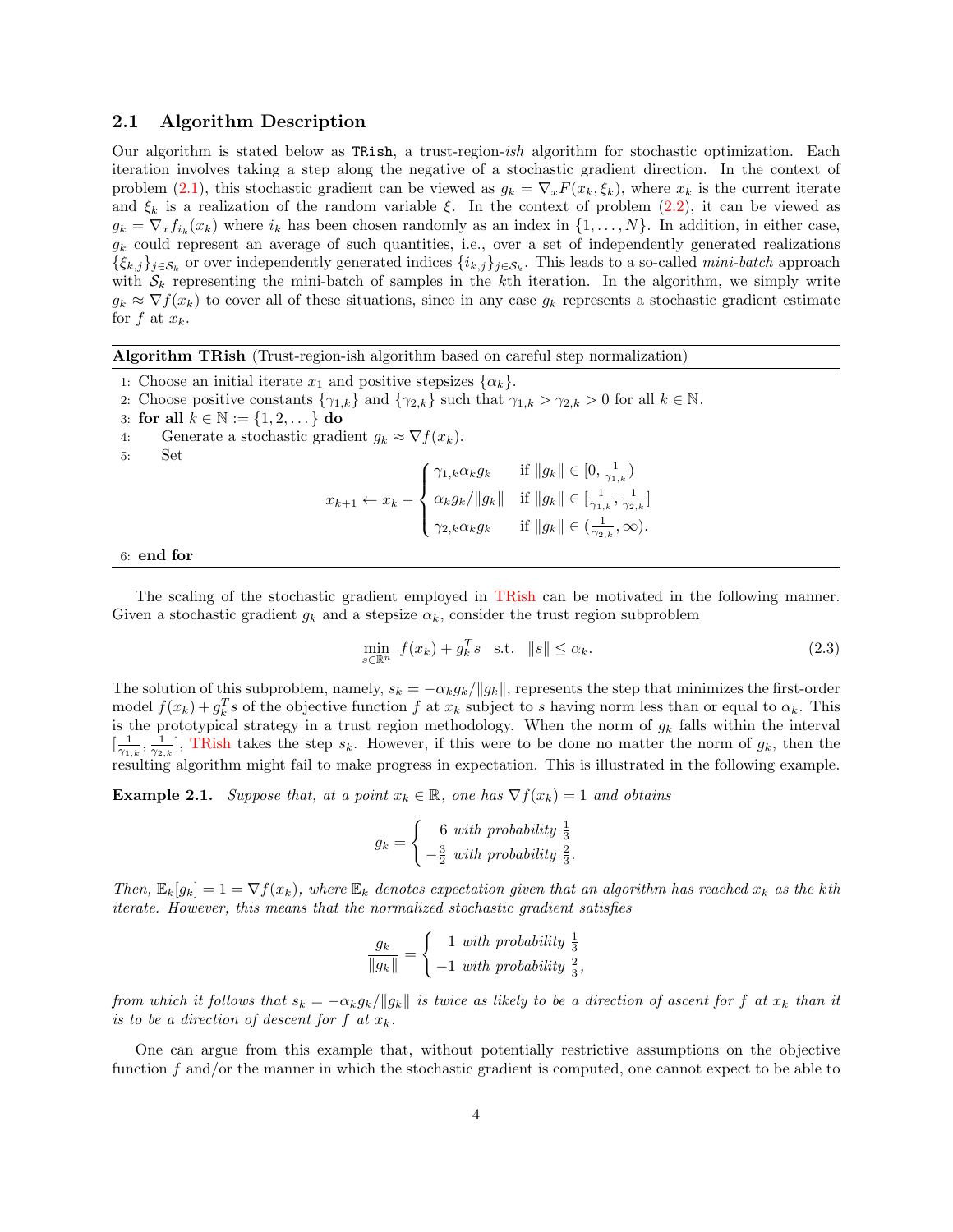prove convergence guarantees for an algorithm that solely computes steps based on solving the trust region subproblem [\(2.3\)](#page-3-1). In particular, the existence of any point (let alone more than one) at which the expectation is to follow an ascent direction foils the typical convergence theory for an SG approach; see, e.g.,  $[2]$ .

In [TRish,](#page-3-0) we overcome the issue highlighted in Example [2.1](#page-3-2) by only choosing the trust region step when the norm of the gradient is within a specified interval; otherwise, we compute a stochastic gradient step with a stepsize that is a multiple of  $\alpha_k$ . It is for this reason that we refer to the algorithm as a trust-region-ish approach. Overall, as a function of the norm of the stochastic gradient, the norm of the step taken by the algorithm is illustrated in Figure [1.](#page-4-1) Note that care has been taken to make sure that the norm of the step is a continuous function of the norm of the stochastic gradient estimate. The plot in Figure [1](#page-4-1) illustrates the relationship for moderate values of  $(\gamma_{1,k}, \gamma_{2,k})$ , but notice that for more extreme values (i.e.,  $\gamma_{1,k} \gg 0$  and  $\gamma_{2,k} \approx 0$ ) the function would essentially be flat (except for stochastic gradients that are very small or large in norm), meaning that the stepsize would typically be scaled so that the step norm is approximately  $\alpha_k$  for all  $k \in \mathbb{N}$ .

<span id="page-4-1"></span>

Figure 1: Relationship between  $||g_k||$  and  $||x_{k+1} - x_k||$  in Algorithm [TRish.](#page-3-0)

Our convergence analysis in the next section requires certain restrictions on the choice of stepsizes—as is typical for (stochastic) gradient methods—and require certains restrictions on  $\{\gamma_{1,k}\}\$  and  $\{\gamma_{2,k}\}\$ . For example, the issue in Example [2.1](#page-3-2) is avoided as long as the pair  $(\gamma_{1,k}, \gamma_{2,k})$  is chosen such that the step is not normalized with probability 1 at the given  $x_k$ , which means that—for this particular function, iterate, and variance in the stochastic gradient estimates—one cannot choose this pair such that  $|6| \in [\frac{1}{\gamma_{1,k}}, \frac{1}{\gamma_{2,k}}]$ and  $\left|\frac{3}{2}\right| \in \left[\frac{1}{\gamma_{1,k}}, \frac{1}{\gamma_{2,k}}\right]$  simultaneously. (In our convergence theory, this is avoided through upper bounds on the ratio  $\frac{\gamma_{1,k}}{\gamma_{2,k}}$ .) Various situations can illustrate how [TRish](#page-3-0) avoids the issue in Example [2.1.](#page-3-2) For example, consider  $\gamma_{1,k} = 1$  and  $\gamma_{2,k} = \frac{1}{2}$ , which leads to  $\mathbb{E}_k[s_k] = -\frac{1}{2}\alpha_k(6)(\frac{1}{3}) - \alpha_k(-1)(\frac{2}{3}) = -\frac{1}{3}\alpha_k$ , meaning that  $s_k$ is a descent direction in expectation. As another example, consider  $\gamma_{1,k} = \frac{1}{4}$  and  $\gamma_{2,k} = \frac{1}{6}$ , which leads to  $\mathbb{E}_k[s_k] = -\alpha_k(1)(\frac{1}{3}) - \frac{1}{6}\alpha_k(-\frac{3}{2})(\frac{2}{3}) = -\frac{1}{6}\alpha_k$ , meaning again that  $s_k$  is a descent direction in expectation. Our theory reveals generic conditions that  $\{(\gamma_{1,k}, \gamma_{2,k})\}$  must satisfy to attain different convergence properties for [TRish.](#page-3-0) We also discuss, in  $\S4$ , strategies for choosing these values in practice.

## <span id="page-4-0"></span>3 Convergence Analysis

Our goal in this section is to prove convergence guarantees for [TRish](#page-3-0) that are similar to fundamental guarantees for a straightforward SG method; see, e.g., [\[2\]](#page-23-8). As in the notation for Example [2.1,](#page-3-2) our analysis uses  $\mathbb{E}_k[\cdot]$  (resp.  $\mathbb{P}_k[\cdot]$ ) to denote conditional expectation (resp. conditional probability) given that the algorithm has reached  $x_k$  as the kth iterate.

Throughout our analysis, we make the following assumption about the objective function.

<span id="page-4-2"></span>**Assumption 3.1.** The objective  $f : \mathbb{R}^n \to \mathbb{R}$  is continuously differentiable and bounded below by  $f_* =$  $inf_{x\in\mathbb{R}^n} f(x) \in \mathbb{R}$ . In addition, at any  $x \in \mathbb{R}^n$ , the objective is bounded above by a first-order Taylor series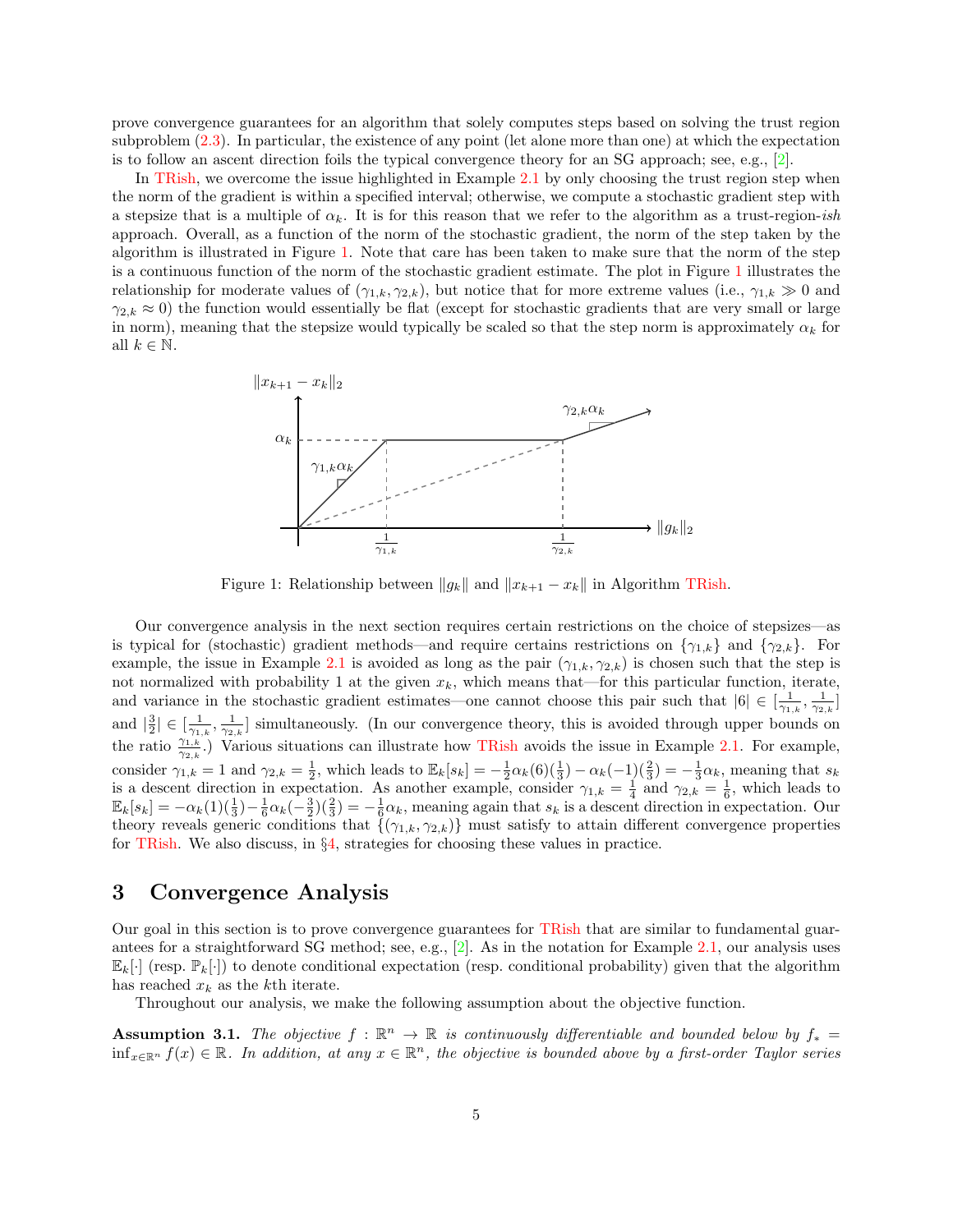approximation of f at x plus a quadratic term with constant  $L \in (0, \infty)$ , i.e.,

<span id="page-5-0"></span>
$$
f(x) \le f(\overline{x}) + \nabla f(\overline{x})^T (x - \overline{x}) + \frac{1}{2}L \|x - \overline{x}\|^2 \text{ for all } (x, \overline{x}) \in \mathbb{R}^n \times \mathbb{R}^n.
$$
 (3.1)

It is known that [\(3.1\)](#page-5-0) holds if the gradient function  $\nabla f$  is Lipschitz continuous with constant L. This is often referred to as L-smoothness of the function f.

We also make the following assumption about the stochastic gradients computed in [TRish.](#page-3-0) This assumption is standard in analyses of SG methods; it is easily seen to be satisfied when the variance of the stochastic gradient estimate is uniformly bounded over  $k \in \mathbb{N}$ .

<span id="page-5-1"></span>**Assumption 3.2.** For all  $k \in \mathbb{N}$ , the stochastic gradient  $g_k$  is an unbiased estimator of  $\nabla f(x_k)$  in the sense that  $\mathbb{E}_k[g_k] = \nabla f(x_k)$ . In addition, there exists a pair  $(M_1, M_2) \in (0, \infty) \times (0, \infty)$  (independent of k) such that, for all  $k \in \mathbb{N}$ , the squared norm of  $g_k$  satisfies

<span id="page-5-3"></span>
$$
\mathbb{E}_k[\|g_k\|^2] \le M_1 + M_2 \|\nabla f(x_k)\|^2. \tag{3.2}
$$

Under these assumptions, we prove the following lemma providing fundamental inequalities satisfied by [TRish.](#page-3-0) For ease of reference in this result and throughout the remainder of our analysis, we define the following cases based on those indicated in Line [5](#page-3-0) of [TRish:](#page-3-0)

"case 1" : 
$$
||g_k|| \in [0, \frac{1}{\gamma_{1,k}});
$$
 "case 2" :  $||g_k|| \in [\frac{1}{\gamma_{1,k}}, \frac{1}{\gamma_{2,k}}];$  "case 3" :  $||g_k|| \in (\frac{1}{\gamma_{2,k}}, \infty).$ 

<span id="page-5-4"></span>The following lemma reveals an upper bound for the expected decrease in f for all  $k \in \mathbb{N}$ .

**Lemma [3.1](#page-4-2).** Under Assumptions 3.1 and [3.2,](#page-5-1) the iterates of [TRish](#page-3-0) satisfy, for all  $k \in \mathbb{N}$ ,

$$
\mathbb{E}_{k}[f(x_{k+1})] - f(x_{k}) \leq -\gamma_{1,k}\alpha_{k}(1 - \frac{1}{2}\gamma_{1,k}LM_{2}\alpha_{k})\|\nabla f(x_{k})\|^{2} + (\gamma_{1,k} - \gamma_{2,k})\alpha_{k}\mathbb{P}_{k}[E_{k}]\mathbb{E}_{k}[\nabla f(x_{k})^{T}g_{k}|E_{k}] + \frac{1}{2}\gamma_{1,k}^{2}LM_{1}\alpha_{k}^{2},
$$
\n(3.3)

where  $E_k$  is the event that  $\nabla f(x_k)^T g_k \geq 0$  and  $\mathbb{P}_k[E_k]$  is the probability of this event.

*Proof.* Proof. For all  $k \in \mathbb{N}$ , let  $s_k := x_{k+1} - x_k$  represent the step taken by the algorithm. By [\(3.1\)](#page-5-0),

<span id="page-5-2"></span>
$$
f(x_{k+1}) = f(x_k + s_k) \le f(x_k) + \nabla f(x_k)^T s_k + \frac{1}{2}L \|s_k\|^2.
$$

Thus, with  $C_{i,k}$  for  $i \in \{1,2,3\}$  respectively representing the events that case 1, case 2, and case 3 occur, and with  $\mathbb{P}_k[C_{i,k}]$  for  $i \in \{1,2,3\}$  respectively representing the probabilities of these events, one finds from the law of total probability that

$$
\mathbb{E}_{k}[f(x_{k+1})] - f(x_{k}) \leq \mathbb{E}_{k}[\nabla f(x_{k})^{T} s_{k}] + \frac{1}{2} L \mathbb{E}_{k}[\|s_{k}\|^{2}]
$$
\n
$$
= \sum_{i=1}^{3} \mathbb{P}_{k}[C_{i,k}] \mathbb{E}_{k}[\nabla f(x_{k})^{T} s_{k} | C_{i,k}] + \frac{1}{2} L \sum_{i=1}^{3} \mathbb{P}_{k}[C_{i,k}] \mathbb{E}_{k}[\|s_{k}\|^{2} | C_{i,k}]. \tag{3.4}
$$

In the event  $C_{1,k}$ , the algorithm yields  $s_k = -\gamma_{1,k} \alpha_k g_k$ , from which it follows that

$$
\mathbb{E}_{k}[\nabla f(x_{k})^{T} s_{k} | C_{1,k}]
$$
\n
$$
= -\gamma_{1,k} \alpha_{k} \mathbb{E}_{k}[\nabla f(x_{k})^{T} g_{k} | C_{1,k}]
$$
\n
$$
= -\gamma_{1,k} \alpha_{k} \mathbb{P}_{k}[\nabla f(x_{k})^{T} g_{k} | C_{1,k}]
$$
\n
$$
= -\gamma_{1,k} \alpha_{k} \mathbb{P}_{k}[\nabla f(x_{k})^{T} g_{k} | C_{1,k}^{T} g_{k} | C_{1,k}^{T} G_{k}] - \gamma_{1,k} \alpha_{k} \mathbb{P}_{k}[\nabla f(x_{k})^{T} g_{k} | C_{1,k}^{T} G_{k}]
$$
\n
$$
\leq -\gamma_{2,k} \alpha_{k} \mathbb{P}_{k}[\nabla f(x_{k})^{T} g_{k} | C_{1,k}] - \mathbb{P}_{k}[\nabla f(x_{k})^{T} g_{k} | C_{1,k}^{T} G_{k}] - \gamma_{1,k} \alpha_{k} (\mathbb{E}_{k}[\nabla f(x_{k})^{T} g_{k} | C_{1,k}] - \mathbb{P}_{k}[\nabla f(x_{k})^{T} g_{k} | C_{1,k}] \mathbb{E}_{k}[\nabla f(x_{k})^{T} g_{k} | C_{1,k}] + (\gamma_{1,k} - \gamma_{2,k}) \alpha_{k} \mathbb{P}_{k}[\nabla f(x_{k})^{T} g_{k} | C_{1,k}^{T} G_{k}] - \mathbb{E}_{k}[\nabla f(x_{k})^{T} g_{k} | C_{1,k}^{T} G_{k}] - \gamma_{1,k} \alpha_{k} \mathbb{E}_{k}[\nabla f(x_{k})^{T} g_{k} | C_{1,k}] + (\gamma_{1,k} - \gamma_{2,k}) \alpha_{k} \mathbb{P}_{k}[\nabla f(x_{k})^{T} g_{k} | C_{1,k}^{T} G_{k}] - \gamma_{1,k} \alpha_{k} \mathbb{E}_{k}[\nabla f(x_{k})^{T} g_{k}] - \gamma_{1,k} \alpha_{k} \mathbb{E}_{k}[\nabla f(x_{k})^{T} g_{k} | C_{1,k}] + (\gamma_{1,k} - \gamma_{2,k}) \alpha_{k} \mathbb{P}_{k}[\nabla f(x_{k})^{
$$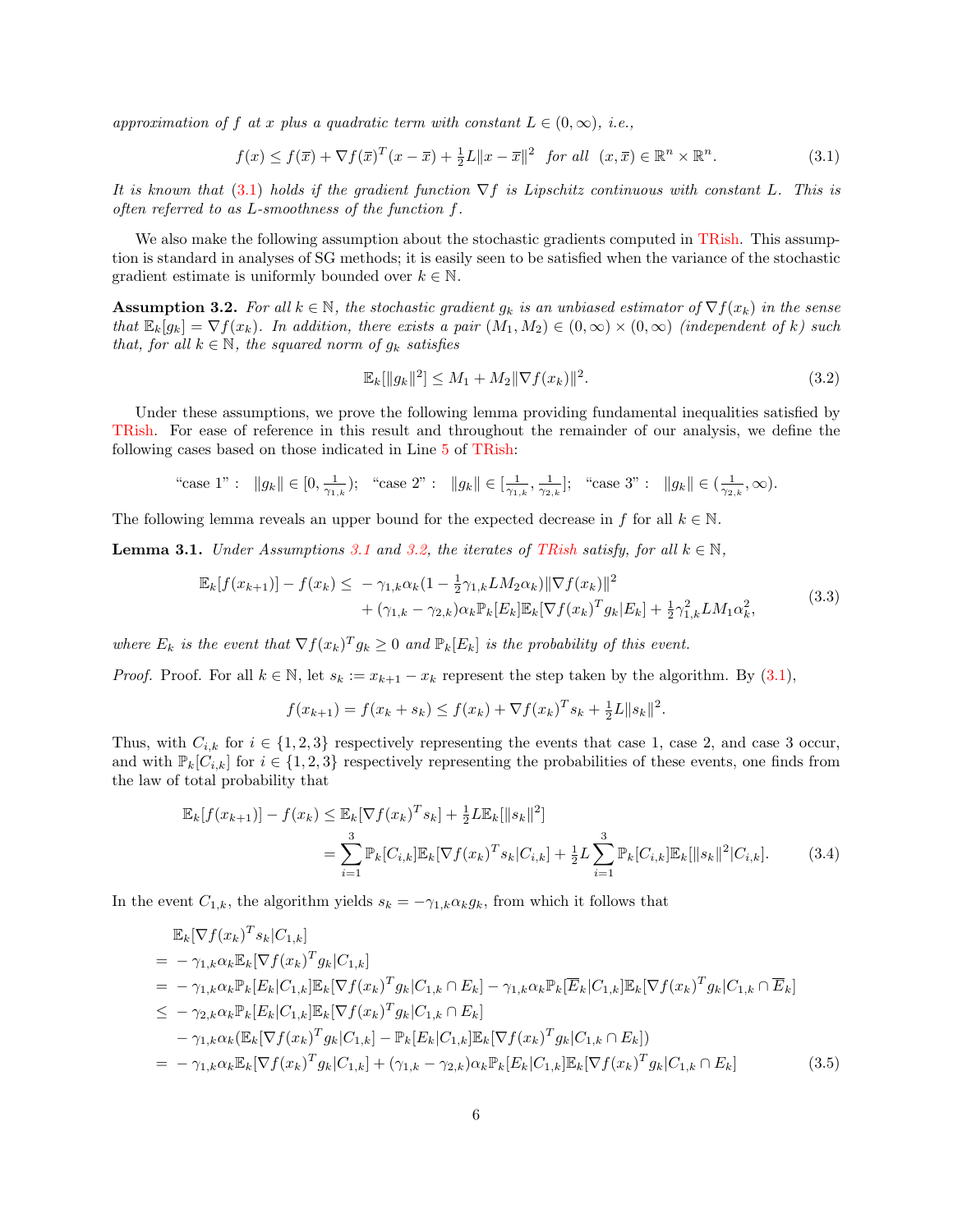along with the fact that

$$
\mathbb{E}_k[\|s_k\|^2|C_{1,k}] = \gamma_{1,k}^2 \alpha_k^2 \mathbb{E}_k[\|g_k\|^2|C_{1,k}].
$$
\n(3.6)

In the event  $C_{2,k}$ , in which  $||g_k||^{-1} \leq \gamma_{1,k}$  and  $||g_k||^{-1} \geq \gamma_{2,k}$ , one finds that

$$
\mathbb{E}_{k}[\nabla f(x_{k})^{T} s_{k} | C_{2,k}] \n= -\alpha_{k} \mathbb{E}_{k} \left[ \frac{\nabla f(x_{k})^{T} g_{k}}{\|g_{k}\|} \Big| C_{2,k} \right] \n= -\alpha_{k} \mathbb{E}_{k} [E_{k} | C_{2,k}] \mathbb{E}_{k} \left[ \frac{\nabla f(x_{k})^{T} g_{k}}{\|g_{k}\|} \Big| C_{2,k} \cap E_{k} \right] - \alpha_{k} \mathbb{P}_{k} [\overline{E}_{k} | C_{2,k}] \mathbb{E}_{k} \left[ \frac{\nabla f(x_{k})^{T} g_{k}}{\|g_{k}\|} \Big| C_{2,k} \cap \overline{E}_{k} \right] \n\leq -\gamma_{2,k} \alpha_{k} \mathbb{P}_{k} [E_{k} | C_{2,k}] \mathbb{E}_{k} [\nabla f(x_{k})^{T} g_{k} | C_{2,k} \cap E_{k}] - \gamma_{1,k} \alpha_{k} \mathbb{P}_{k} [\overline{E}_{k} | C_{2,k}] \mathbb{E}_{k} [\nabla f(x_{k})^{T} g_{k} | C_{2,k} \cap \overline{E}_{k}] \n= -\gamma_{2,k} \alpha_{k} \mathbb{P}_{k} [E_{k} | C_{2,k}] \mathbb{E}_{k} [\nabla f(x_{k})^{T} g_{k} | C_{2,k} \cap E_{k}] \n- \gamma_{1,k} \alpha_{k} (\mathbb{E}_{k} [\nabla f(x_{k})^{T} g_{k} | C_{2,k}] - \mathbb{P}_{k} [E_{k} | C_{2,k}] \mathbb{E}_{k} [\nabla f(x_{k})^{T} g_{k} | C_{2,k} \cap E_{k}] \n= -\gamma_{1,k} \alpha_{k} \mathbb{E}_{k} [\nabla f(x_{k})^{T} g_{k} | C_{2,k}] + (\gamma_{1,k} - \gamma_{2,k}) \alpha_{k} \mathbb{P}_{k} [E_{k} | C_{2,k}] \mathbb{E}_{k} [\nabla f(x_{k})^{T} g_{k} | C_{2,k} \cap E_{k}]
$$
\n(3.7)

along with the fact that

$$
\mathbb{E}_k[\|s_k\|^2 | C_{2,k}] = \alpha_k^2 \le \gamma_{1,k}^2 \alpha_k^2 \mathbb{E}_k[\|g_k\|^2 | C_{2,k}].
$$
\n(3.8)

In the event  $C_{3,k}$ , the algorithm yields  $s_k = -\gamma_{2,k} \alpha_k g_k$ , from which it follows that

$$
\mathbb{E}_{k}[\nabla f(x_{k})^{T} s_{k} | C_{3,k}] \n= -\gamma_{2,k} \alpha_{k} \mathbb{E}_{k}[\nabla f(x_{k})^{T} g_{k} | C_{3,k}] \n\leq -\gamma_{2,k} \alpha_{k} \mathbb{P}_{k} [E_{k} | C_{3,k}] \mathbb{E}_{k}[\nabla f(x_{k})^{T} g_{k} | C_{3,k} \cap E_{k}] - \gamma_{1,k} \alpha_{k} \mathbb{P}_{k} [\overline{E}_{k} | C_{3,k}] \mathbb{E}_{k}[\nabla f(x_{k})^{T} g_{k} | C_{3,k} \cap \overline{E}_{k}] \n= -\gamma_{2,k} \alpha_{k} \mathbb{P}_{k} [E_{k} | C_{3,k}] \mathbb{E}_{k}[\nabla f(x_{k})^{T} g_{k} | C_{3,k} \cap E_{k}] \n- \gamma_{1,k} \alpha_{k} (\mathbb{E}_{k}[\nabla f(x_{k})^{T} g_{k} | C_{3,k}] - \mathbb{P}_{k} [E_{k} | C_{3,k}] \mathbb{E}_{k}[\nabla f(x_{k})^{T} g_{k} | C_{3,k} \cap E_{k}] \n= -\gamma_{1,k} \alpha_{k} \mathbb{E}_{k} [\nabla f(x_{k})^{T} g_{k} | C_{3,k}] + (\gamma_{1,k} - \gamma_{2,k}) \alpha_{k} \mathbb{P}_{k} [E_{k} | C_{3,k}] \mathbb{E}_{k}[\nabla f(x_{k})^{T} g_{k} | C_{3,k} \cap E_{k}]
$$
\n(3.9)

along with the fact that

<span id="page-6-0"></span>
$$
\mathbb{E}_k[\|s_k\|^2 | C_{3,k}] = \gamma_{2,k}^2 \alpha_k^2 \mathbb{E}_k[\|g_k\|^2 | C_{3,k}] \leq \gamma_{1,k}^2 \alpha_k^2 \mathbb{E}_k[\|g_k\|^2 | C_{3,k}].
$$
\n(3.10)

Combining  $(3.4)$ – $(3.10)$ , it follows that

$$
\mathbb{E}_{k}[f(x_{k+1})] - f(x_{k})
$$
  
\n
$$
\leq -\gamma_{1,k}\alpha_{k} \|\nabla f(x_{k})\|^{2} + (\gamma_{1,k} - \gamma_{2,k})\alpha_{k}\mathbb{P}_{k}[E_{k}]\mathbb{E}_{k}[\nabla f(x_{k})^{T}g_{k}|E_{k}] + \frac{1}{2}\gamma_{1,k}^{2}L\alpha_{k}^{2}\mathbb{E}_{k}[\|g_{k}\|^{2}].
$$

Applying the upper bound for the last term in [\(3.2\)](#page-5-3) and rearranging terms yields the result.

For some (but not all) of our convergence guarantees, we also make the following assumption.

<span id="page-6-1"></span>**Assumption 3.3.** At any  $x \in \mathbb{R}^n$ , the Polyak-Lojasiewicz condition holds with  $c \in (0, \infty)$ , i.e.,

<span id="page-6-2"></span>
$$
2c(f(x) - f_*) \le ||\nabla f(x)||^2 \quad \text{for all} \quad x \in \mathbb{R}^n. \tag{3.11}
$$

 $\Box$ 

Assumptions  $3.1$  and  $3.3$  do not ensure that a stationary point for f exists, though, when combined, they do guarantee that any stationary point for f is a global minimizer of f. Assumption [3.3](#page-6-1) holds when f is  $c$ strongly convex, but it is also satisfied for other functions that are not convex. We direct the interested reader to [\[14\]](#page-23-11) for a discussion on the relationship between the Polyak-Lojasiewicz condition and the related *error* bounds, essential strong convexity, weak strong convexity, restricted secant inequality, and quadratic growth conditions. In short, when f has a Lipschitz continuous gradient, the Polyak-Lojasiewicz is the weakest of these except for the quadratic growth condition, though these two are equivalent when  $f$  is convex.

We now proceed to prove convergence guarantees for [TRish](#page-3-0) in various cases depending on whether or not the Polyak- Lojasiewicz condition (hereafter referred to as the P-L condition) holds and based on different sets of properties of the sequence of stepsizes and stochastic gradient estimates. Our analysis covers various types of convex and nonconvex objective functions.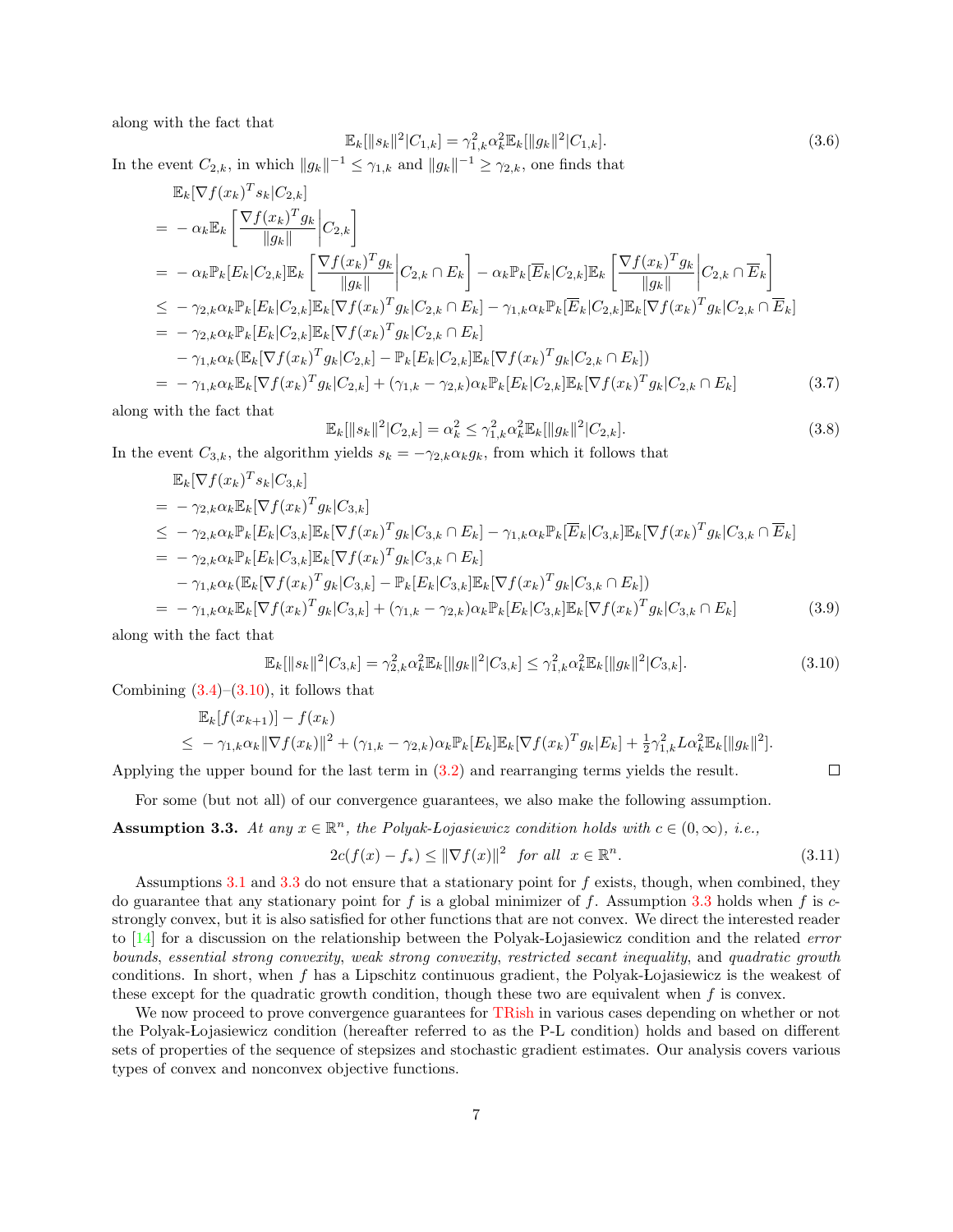## <span id="page-7-3"></span>3.1 P-L Condition and Constant Parameters

Let us first prove a convergence result for [TRish](#page-3-0) when the P-L condition holds and each sequence  $\{\alpha_k\}$ ,  $\{\gamma_{1,k}\}\$ , and  $\{\gamma_{2,k}\}\$ is constant. This result appears in this section as Theorem [3.1.](#page-8-0)

Our first requirement toward proving Theorem [3.1](#page-8-0) is the following lemma.

<span id="page-7-0"></span>**Lemma 3.2.** Under Assumption [3.2,](#page-5-1) it follows that, for all  $k \in \mathbb{N}$ ,

<span id="page-7-1"></span>
$$
\mathbb{P}_k[E_k] \mathbb{E}_k[\nabla f(x_k)^T g_k | E_k] \le h_1 + h_2 \|\nabla f(x_k)\|^2
$$
\n(3.12)

 $\Box$ 

for any  $(h_1, h_2) \in (0, \infty) \times (0, \infty)$  such that  $h_1 \geq \frac{1}{2}$  $\sqrt{M_1}$  and  $h_2 \geq \frac{1}{2}$  $\sqrt{M_1} + \sqrt{M_2}.$ 

Proof. Proof. One finds with the law of total probability that

$$
\mathbb{P}_k[E_k] \mathbb{E}_k[\nabla f(x_k)^T g_k | E_k] \leq \mathbb{P}_k[E_k] \mathbb{E}_k[\|\nabla f(x_k)\| \|g_k\| | E_k]
$$
  
\n
$$
= \|\nabla f(x_k)\| (\mathbb{P}_k[E_k] \mathbb{E}_k[\|g_k\|] E_k])
$$
  
\n
$$
= \|\nabla f(x_k)\| (\mathbb{E}_k[\|g_k\|] - \mathbb{P}_k[\overline{E}_k] \mathbb{E}_k[\|g_k\|] \overline{E}_k])
$$
  
\n
$$
\leq \|\nabla f(x_k)\| \mathbb{E}_k[\|g_k\|].
$$

Then, by Jensen's Inequality, concavity of the square root, and Assumption [3.2,](#page-5-1) one finds that

$$
\mathbb{E}_k[\|g_k\|] \leq \sqrt{\mathbb{E}_k[\|g_k\|^2]} \leq \sqrt{M_1 + M_2 \|\nabla f(x_k)\|^2} \leq \sqrt{M_1} + \sqrt{M_2} \|\nabla f(x_k)\|.
$$

Therefore, by combining the inequalities above, one finds that

$$
\mathbb{P}_k[E_k] \mathbb{E}_k[\nabla f(x_k)^T g_k | E_k] \leq \|\nabla f(x_k)\|(\sqrt{M_1} + \sqrt{M_2} \|\nabla f(x_k)\|)
$$
  
\n
$$
= \sqrt{M_1} \|\nabla f(x_k)\| + \sqrt{M_2} \|\nabla f(x_k)\|^2
$$
  
\n
$$
\leq \frac{1}{2} \sqrt{M_1} (1 + \|\nabla f(x_k)\|^2) + \sqrt{M_2} \|\nabla f(x_k)\|^2
$$
  
\n
$$
= \frac{1}{2} \sqrt{M_1} + \left(\frac{1}{2} \sqrt{M_1} + \sqrt{M_2}\right) \|\nabla f(x_k)\|^2,
$$

where the second inequality follows by the fact that  $a \leq \frac{1}{2}(1 + a^2)$  for any  $a \in \mathbb{R}$ .

While the upper bound on  $\mathbb{E}_k[\Vert g_k \Vert^2]$  stated as  $(3.2)$  in Assumption [3.2](#page-7-0) is standard in the literature, the quantity on the left-hand side of [\(3.12\)](#page-7-1)—which Lemma [3.2](#page-7-0) shows is bounded in a similar manner—is uniquely important for our analysis. For this reason, we feel that it is useful to provide specific examples illustrating how this quantity is bounded. We state two related examples next.

<span id="page-7-2"></span>**Example 3.1.** Suppose  $f : \mathbb{R} \to \mathbb{R}$  and  $x_k$  are given such that  $\nabla f(x_k) = \mu_k \in \mathbb{R}$ , where without loss of generality one can assume that  $\mu_k \geq 0$ . In addition, suppose that  $g_k$  follows a normal distribution with mean  $\mu_k$  and variance  $\sigma_k^2$ . Then,

$$
\mathbb{P}_{k}[E_{k}]\mathbb{E}_{k}[\nabla f(x_{k})^{T} g_{k}|E_{k}] = \mu_{k} \int_{0}^{\infty} g \frac{1}{\sqrt{2\pi}\sigma_{k}} e^{-\frac{(g-\mu_{k})^{2}}{2\sigma_{k}^{2}}} dg
$$
  
=  $\mu_{k} \int_{0}^{\mu_{k}} g \frac{1}{\sqrt{2\pi}\sigma_{k}} e^{-\frac{(g-\mu_{k})^{2}}{2\sigma_{k}^{2}}} dg + \mu_{k} \int_{\mu_{k}}^{\infty} g \frac{1}{\sqrt{2\pi}\sigma_{k}} e^{-\frac{(g-\mu_{k})^{2}}{2\sigma_{k}^{2}}} dg.$ 

Let us separately investigate these two terms on the right-hand side. First, one finds that

$$
\mu_k \int_0^{\mu_k} g \frac{1}{\sqrt{2\pi}\sigma_k} e^{-\frac{(g-\mu_k)^2}{2\sigma_k^2}} dg \leq \mu_k^2 \int_0^{\mu_k} \frac{1}{\sqrt{2\pi}\sigma_k} e^{-\frac{(g-\mu_k)^2}{2\sigma_k^2}} dg \leq \mu_k^2 \int_{-\infty}^{\mu_k} \frac{1}{\sqrt{2\pi}\sigma_k} e^{-\frac{-(g-\mu_k)^2}{2\sigma_k^2}} dg = \frac{1}{2}\mu_k^2.
$$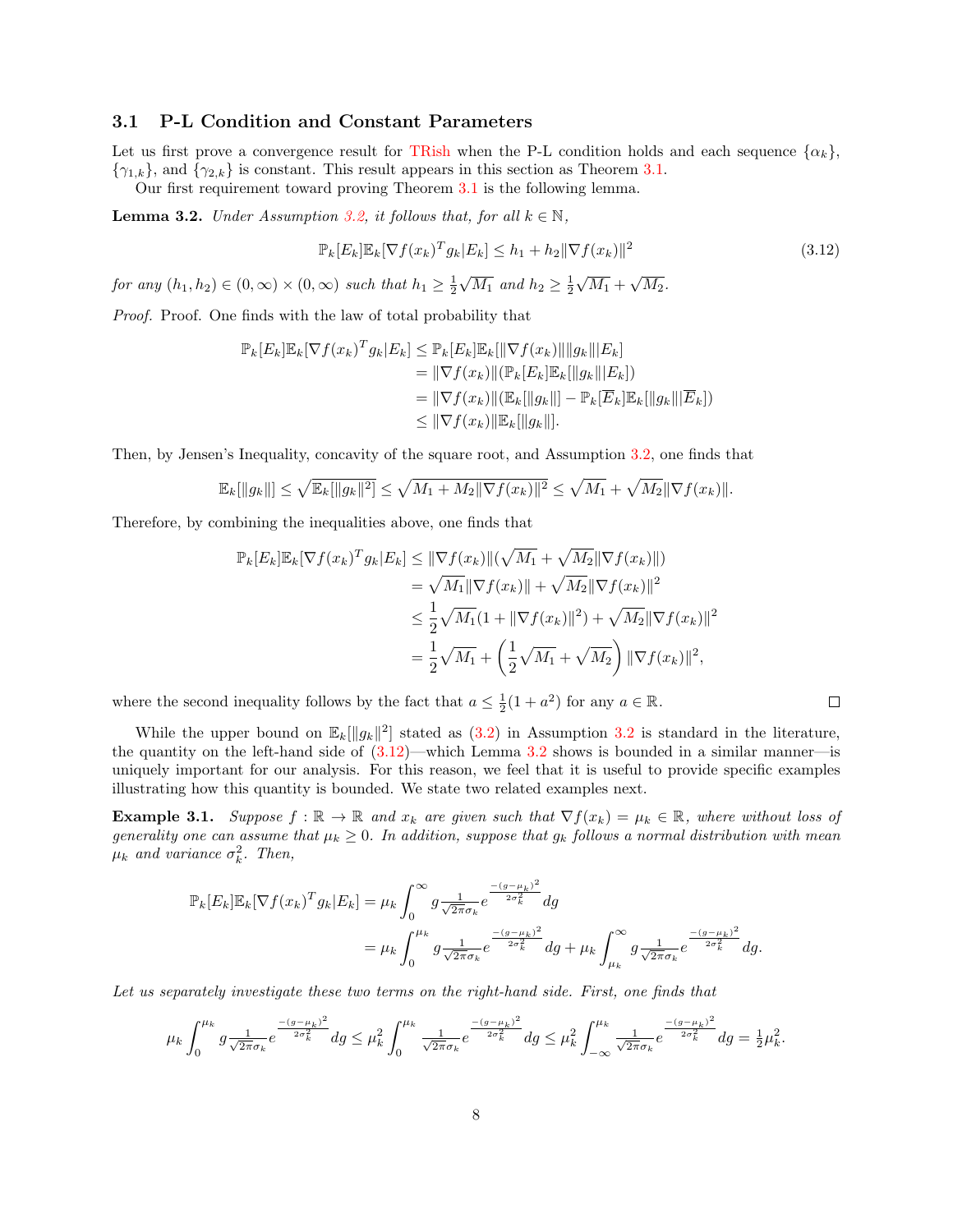Second, one finds that

$$
\mu_{k} \int_{\mu_{k}}^{\infty} g \frac{1}{\sqrt{2\pi}\sigma_{k}} e^{-\frac{(g-\mu_{k})^{2}}{2\sigma_{k}^{2}}} dg = \mu_{k} \int_{0}^{\infty} (t+\mu_{k}) \frac{1}{\sqrt{2\pi}\sigma_{k}} e^{\frac{-t^{2}}{2\sigma_{k}^{2}}} dt
$$
  

$$
= \mu_{k} \int_{0}^{\infty} t \frac{1}{\sqrt{2\pi}\sigma_{k}} e^{\frac{-t^{2}}{2\sigma_{k}^{2}}} dt + \mu_{k}^{2} \int_{0}^{\infty} \frac{1}{\sqrt{2\pi}\sigma_{k}} e^{\frac{-t^{2}}{2\sigma_{k}^{2}}} dt = \mu_{k} \frac{\sigma_{k}}{\sqrt{2\pi}} + \frac{1}{2} \mu_{k}^{2}.
$$

Thus, combining the bounds above, one finds that

$$
\mathbb{P}_k[E_k]\mathbb{E}_k[\nabla f(x_k)^T g_k | E_k] \leq \mu_k \frac{\sigma_k}{\sqrt{2\pi}} + \mu_k^2 \leq \left(\frac{\mu_k^2 + 1}{2}\right) \frac{\sigma_k}{\sqrt{2\pi}} + \mu_k^2 = \frac{\sigma_k}{2\sqrt{2\pi}} + \left(1 + \frac{\sigma_k}{2\sqrt{2\pi}}\right) \mu_k^2.
$$

Overall, if  $\sigma_k \leq \sigma$  for some positive  $\sigma \in \mathbb{R}$  for all  $k \in \mathbb{N}$ , then [\(3.12\)](#page-7-1) holds with

<span id="page-8-1"></span>
$$
h_1 = \frac{\sigma}{2\sqrt{2\pi}} \quad and \quad h_2 = 1 + \frac{\sigma}{2\sqrt{2\pi}}.
$$
 (3.13)

<span id="page-8-5"></span>**Example 3.2.** Suppose  $f : \mathbb{R}^n \to \mathbb{R}$  and  $x_k$  are given such that  $\nabla f(x_k) = \mu_k \in \mathbb{R}^n$ . In addition, suppose that  $g_k$  follows a normal distribution with mean  $\mu_k$  and covariance matrix  $\Sigma_k$ . Then, by Theorem 3.3.3 in [\[23\]](#page-24-6), the inner product  $\nabla f(x_k)^T g_k$  follows a normal distribution with mean  $\|\mu_k\|^2$  and variance  $\mu_k^T \Sigma_k \mu_k$ . Hence, following the analysis in Example [3.1,](#page-7-2) if  $\sqrt{\mu_k^T \Sigma_k \mu_k} \leq \sigma$  for some positive  $\sigma \in \mathbb{R}$  for all  $k \in \mathbb{N}$ , then  $(3.12)$  holds with  $h_1$  and  $h_2$  from  $(3.13)$ .

We now prove our first theorem on the behavior of [TRish.](#page-3-0)

<span id="page-8-0"></span>**Theorem 3.1.** Under Assumptions [3.1,](#page-4-2) [3.2,](#page-5-1) and [3.3,](#page-6-1) and with a pair  $(h_1, h_2)$  satisfying the inequalities in Lemma [3.2,](#page-7-0) suppose that [TRish](#page-3-0) is run with  $(\gamma_{1,k}, \gamma_{2,k}) = (\gamma_1, \gamma_2)$  for all  $k \in \mathbb{N}$  such that  $\frac{\gamma_1}{\gamma_2} < \frac{h_2}{h_2-1}$  (meaning  $\gamma_1 - h_2(\gamma_1 - \gamma_2) > 0$  and with  $\alpha_k = \alpha$  for all  $k \in \mathbb{N}$  such that

<span id="page-8-7"></span>
$$
0 < \alpha \le \min\left\{\frac{1}{2c\theta_1}, \frac{\gamma_1 - h_2(\gamma_1 - \gamma_2)}{\gamma_1 L M_2}\right\},\tag{3.14}
$$

where

<span id="page-8-2"></span>
$$
\theta_1 = \frac{1}{2}(\gamma_1 - h_2(\gamma_1 - \gamma_2)) > 0. \tag{3.15}
$$

Then, for all  $k \in \mathbb{N}$ , the expected optimality gap satisfies

<span id="page-8-4"></span>
$$
\mathbb{E}[f(x_{k+1})] - f_* \le \frac{\theta_2}{2c\alpha\theta_1} + (1 - 2c\alpha\theta_1)^{k-1} \left(f(x_1) - f_* - \frac{\theta_2}{2c\alpha\theta_1}\right) \xrightarrow{k \to \infty} \frac{\theta_2}{2c\alpha\theta_1},\tag{3.16}
$$

where

<span id="page-8-3"></span>
$$
\theta_2 = h_1(\gamma_1 - \gamma_2)\alpha + \frac{1}{2}\gamma_1^2 LM_1\alpha^2 > 0.
$$
\n(3.17)

*Proof.* Proof. Combining the results of Lemmas [3.1](#page-5-4) and [3.2,](#page-7-0) it follows that, for all  $k \in \mathbb{N}$ ,

<span id="page-8-6"></span>
$$
\mathbb{E}_{k}[f(x_{k+1})] - f(x_{k}) \leq -\gamma_{1}\alpha(1 - \frac{1}{2}\gamma_{1}LM_{2}\alpha)\|\nabla f(x_{k})\|^{2} + (\gamma_{1} - \gamma_{2})\alpha(h_{1} + h_{2}\|\nabla f(x_{k})\|^{2}) + \frac{1}{2}\gamma_{1}^{2}LM_{1}\alpha^{2}.
$$
\n(3.18)

Therefore, with  $(\theta_1, \theta_2)$  defined in  $(3.15)/(3.17)$  $(3.15)/(3.17)$  $(3.15)/(3.17)$ , it follows with  $(3.11)$  that, for all  $k \in \mathbb{N}$ ,

$$
\mathbb{E}_k[f(x_{k+1})] - f(x_k) \le -\alpha \theta_1 \|\nabla f(x_k)\|^2 + \theta_2
$$
  

$$
\le -2c\alpha \theta_1(f(x_k) - f_*) + \theta_2.
$$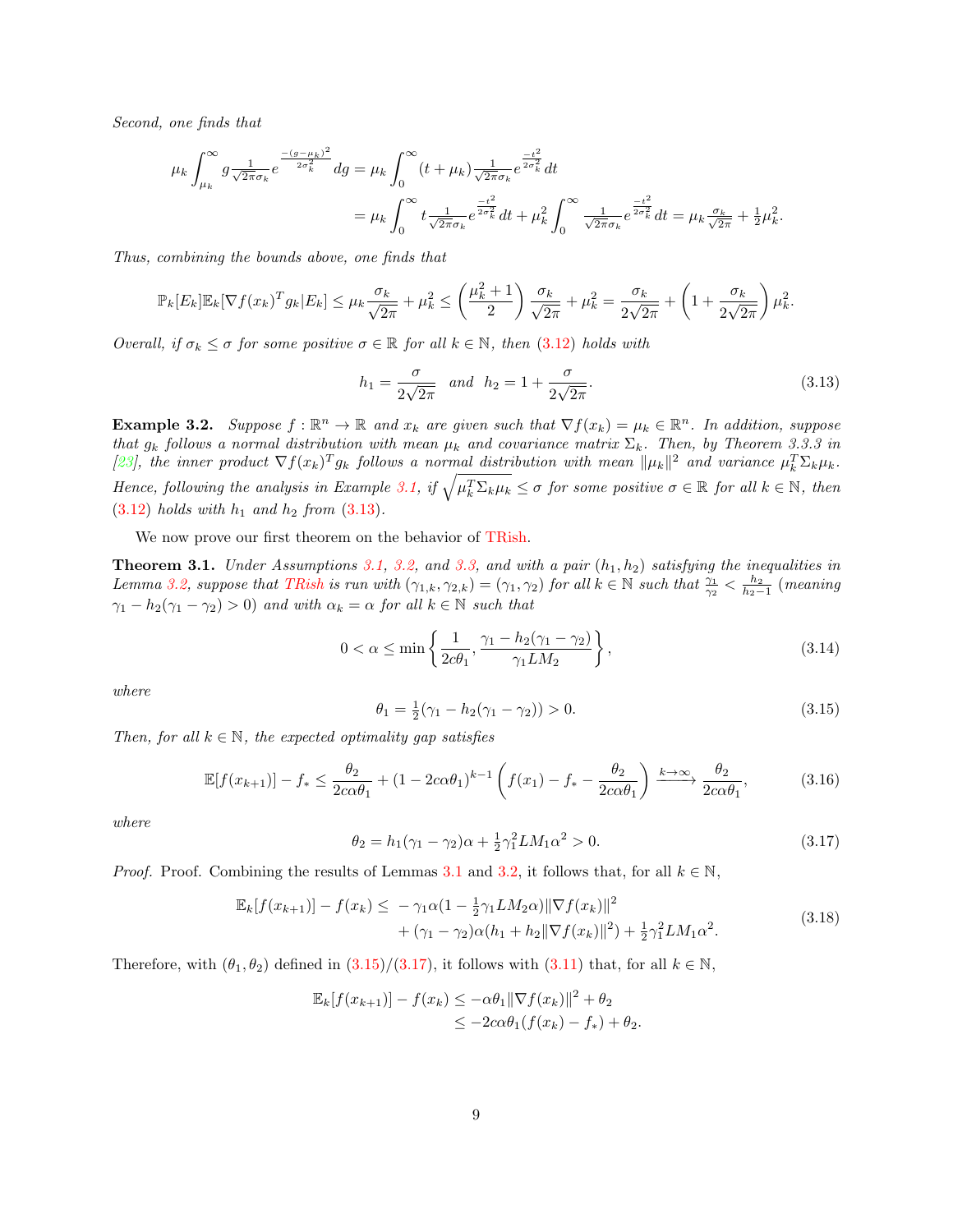Adding and subtracting  $f_*$  on the left-hand side, taking total expectations, and rearranging yields

$$
\mathbb{E}[f(x_{k+1})] - f_* \leq (1 - 2c\alpha\theta_1)(\mathbb{E}[f(x_k)] - f_*) + \theta_2
$$
  
= 
$$
\frac{\theta_2}{2c\alpha\theta_1} + (1 - 2c\alpha\theta_1)(\mathbb{E}[f(x_k)] - f_*) + \theta_2 - \frac{\theta_2}{2c\alpha\theta_1}
$$
  
= 
$$
\frac{\theta_2}{2c\alpha\theta_1} + (1 - 2c\alpha\theta_1)\left(\mathbb{E}[f(x_k)] - f_* - \frac{\theta_2}{2c\alpha\theta_1}\right).
$$

Since  $1 - 2c\alpha\theta_1 \in (0, 1)$ , this represents a contraction inequality. Applying the result repeatedly through iteration  $k \in \mathbb{N}$ , one obtains the desired result.  $\Box$ 

It is worthwhile to compare the result of Theorem [3.1](#page-8-0) with a corresponding result known to hold for a straightforward SG method. For example, from [\[2,](#page-23-8) Thm. 4.6] with our notation, it is known that for an SG method with fixed stepsize  $\alpha = \frac{1}{LM_2}$  an upper bound for the expected optimality gap converges to  $\frac{\alpha LM_1}{2c} = \frac{M_1}{2cM_2}$ . On the other hand, the analysis in Theorem [3.1](#page-8-0) shows that [TRish](#page-3-0) with  $\alpha = \frac{\gamma_1 - h_2(\gamma_1 - \gamma_2)}{\gamma_1 LM_2}$  $\gamma_1LM_2$ (which may occur, e.g., if  $c \approx 0$ ) yields an upper bound for the expected optimality gap that converges to

<span id="page-9-0"></span>
$$
\frac{h_1(\gamma_1 - \gamma_2) + \frac{1}{2}\gamma_1^2 LM_1 \alpha}{c(\gamma_1 - h_2(\gamma_1 - \gamma_2))} = \frac{h_1(\gamma_1 - \gamma_2)}{c(\gamma_1 - h_2(\gamma_1 - \gamma_2))} + \frac{\gamma_1 M_1}{2cM_2}.
$$
\n(3.19)

We can now make a couple of observations. On one hand, if  $h_1 \approx \frac{1}{2}$  $\sqrt{M_1}$  and  $h_2 \approx M_2 \approx 1$ , then the condition that  $\frac{\gamma_1}{\gamma_2} < \frac{h_2}{h_2-1}$  essentially does not restrict  $(\gamma_1, \gamma_2)$ , in which case  $(3.19)$  is approximately

$$
\frac{\sqrt{M_1}(\gamma_1 - \gamma_2)}{2c\gamma_2} + \frac{\gamma_1 M_1}{2c}.
$$

This quantity is less than  $\frac{M_1}{2c}$ , i.e., the approximate bound for SG, if, e.g., the parameters satisfy  $\gamma_1 \in (0,1)$ with  $\gamma_2 \geq \frac{\gamma_1}{1+(1-\gamma_2)}$  $\frac{\gamma_1}{1+(1-\gamma_1)\sqrt{M_1}} \in (0,\gamma_1)$ . On the other hand, if  $h_1 \approx \frac{1}{2}$ SG, ii, e.g., the p<br> $\sqrt{M_1}$  and  $h_2 \approx \frac{1}{2}$ arameters satisfy  $\gamma_1 \in (0, 1)$ <br> $\sqrt{M_1} + \sqrt{M_2}$  with  $M_1 \gg 0$ , then the condition that  $\frac{\gamma_1}{\gamma_2} < \frac{h_2}{h_2-1}$  essentially requires that  $\gamma_1 \approx \gamma_2$ , in which case the bound [\(3.19\)](#page-9-0) is approximately  $\frac{\gamma_1 M_1}{2cM_2}$ , which is less than the bound for SG if  $\gamma_1 \in (0,1)$ . Overall, while we are not necessarily recommending that one employes [TRish](#page-3-0) with the parameter settings mentioned in this discussion, we have at least been able to demonstrate in both of these cases that [TRish](#page-3-0) can possess an asymptotic bound on the expected optimality gap that is on par with that for SG. (For a detailed discussion on how to choose  $(\gamma_1, \gamma_2)$ ) in practice, see §[4.1.](#page-16-1))

Besides the conclusions of the previous paragraph, the result of Theorem [3.1](#page-8-0) points to fundamental differences between [TRish](#page-3-0) and SG for certain choices of the input parameters. In particular, the result in [\[2,](#page-23-8) Thm. 4.6] points to a well-known trade-off for SG with a fixed stepsize: If a relatively large stepsize is employed, then the rate to achieve the asymptotic expected optimality gap involves a better constant at the sake of the upper bound on the gap being relatively large, i.e.,  $\frac{\alpha LM_1}{2c}$ , which is proportional to the stepsize  $\alpha$ . On the other hand, one can achieve a smaller upper bound on the expected optimality gap with a smaller  $\alpha$ , but at the cost of a worse constant in the rate to achieve that gap. A similar conclusion can be derived from [\(3.16\)](#page-8-4) for [TRish:](#page-3-0) One can control the constant  $(1 - 2c\alpha\theta_1)$  by the choice of  $\alpha$ . However, the effect of  $\alpha$  on the expected optimality gap is not exactly the same for [TRish](#page-3-0) as for an SG method. This can be seen in the fact that the left-hand side of  $(3.19)$  involves one term that decreases with  $\alpha$ , but another term that does not. That said, one can compensate for this in [TRish](#page-3-0) if one ties the difference  $\gamma_1 - \gamma_2$  to the stepsize  $\alpha$ . This idea can be seen in the first of our two theorems in the next subsection.

## 3.2 P-L Condition and Sublinearly Diminishing Stepsizes

Let us now consider the behavior of [TRish](#page-3-0) when the P-L condition holds and diminishing stepsizes are employed. Our first theorem in this setting, which makes the same assumptions as Theorem [3.1,](#page-8-0) but involves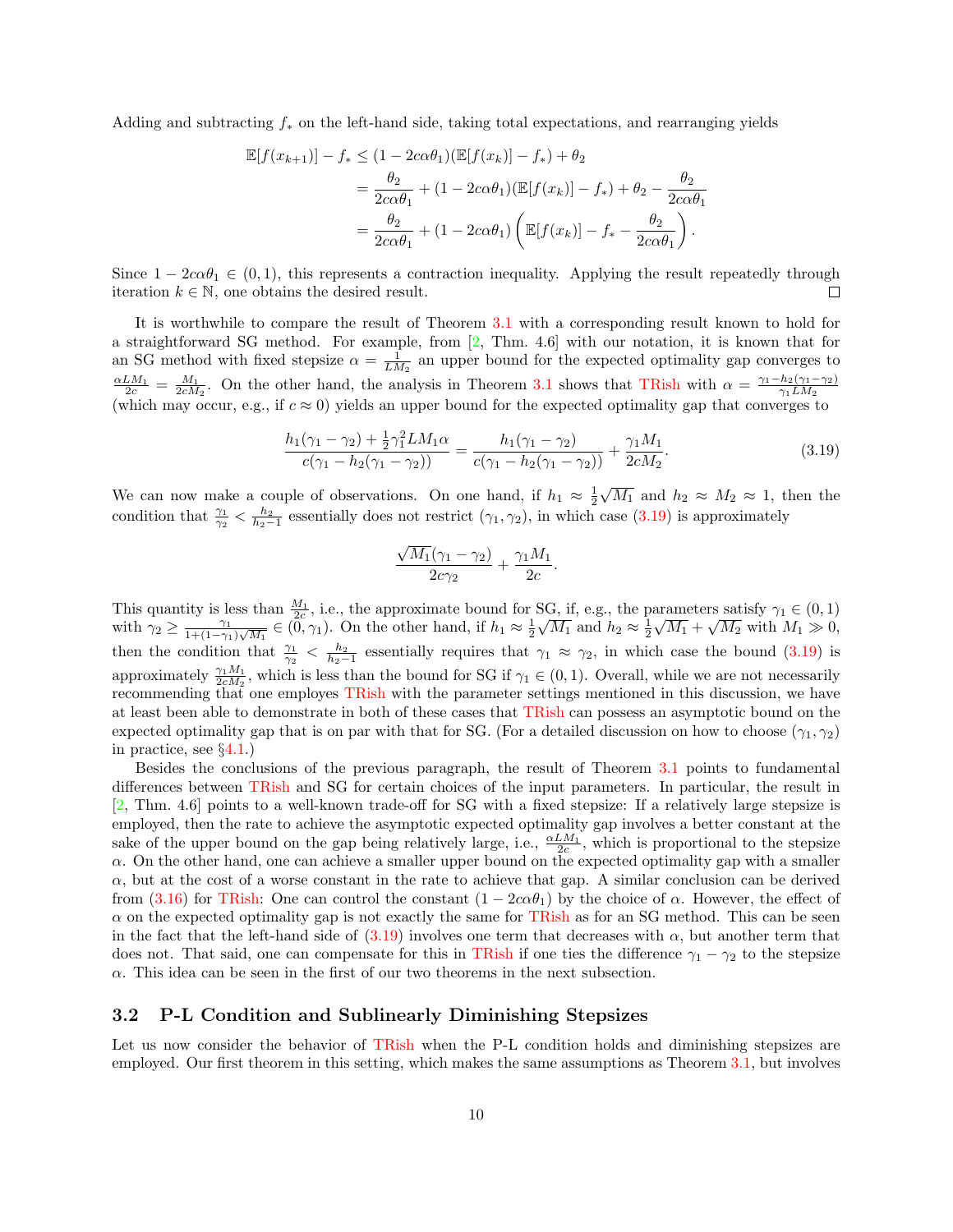different parameter choices, is the following. (The parameter choices in the theorem could be generalized even further. However, we have made certain choices—e.g., to have  $\{\gamma_1\}$  be constant—for some amount of simplicity in the proof while still maintaining generality. One could prove a similar result with  $\{\gamma_2\}$  constant instead, or with neither  $\{\gamma_1\}$  nor  $\{\gamma_2\}$  constant, as long as the sequence  $\{\gamma_{1,k} - \gamma_{2,k}\}$  is proportional to  $\alpha_k$ , as it is in the following theorem.)

<span id="page-10-3"></span>**Theorem 3.2.** Under Assumptions [3.1,](#page-4-2) [3.2,](#page-5-1) and [3.3,](#page-6-1) and with a pair  $(h_1, h_2)$  satisfying the inequalities in Lemma [3.2,](#page-7-0) suppose that [TRish](#page-3-0) is run with  $\gamma_{1,k} = \gamma_1 > 0$ ,  $\gamma_{2,k} = \gamma_1(1 - \frac{1}{2}\eta\alpha_k)$  for  $\eta \in (0,1)$ , and

<span id="page-10-0"></span>
$$
\alpha_k = \frac{a}{b+k} \text{ for some } a \in \left(\frac{1}{c\gamma_1}, \frac{b+1}{c\gamma_1}\right) \text{ and } b > 0 \text{ with } \alpha_1 \in \left(0, \min\left\{\frac{1}{\eta}, \frac{1}{\eta h_2 + \gamma_1 L M_2}\right\}\right] \tag{3.20}
$$

for all  $k \in \mathbb{N}$ . Then, for all  $k \in \mathbb{N}$ , the expected optimality gap satisfies

<span id="page-10-2"></span><span id="page-10-1"></span>
$$
\mathbb{E}[f(x_k)] - f_* \le \frac{\phi}{b+k},\tag{3.21}
$$

where

$$
\phi = \max\left\{\frac{a^2\delta}{ac\gamma_1 - 1}, (b+1)(f(x_1) - f_*)\right\} > 0
$$
\n(3.22)

$$
and \ \delta = \frac{1}{2}\gamma_1(\eta h_1 + \gamma_1 LM_1) > 0. \tag{3.23}
$$

*Proof.* Proof. First observe that the restrictions on  $\{\alpha_k\}$  in [\(3.20\)](#page-10-0) ensure that  $\gamma_{2,k} > 0$ ,  $\gamma_1 - \gamma_{2,k} = \frac{1}{2}\gamma_1\eta\alpha_k$ , and  $1 - \frac{1}{2}(\eta h_2 + \gamma_1 L M_2) \alpha_k \ge \frac{1}{2}$  for all  $k \in \mathbb{N}$ . Thus, similar to the proof of Theorem [3.1,](#page-8-0) for all  $k \in \mathbb{N}$ ,

$$
\mathbb{E}_{k}[f(x_{k+1})] - f(x_{k}) \leq -\gamma_{1}\alpha_{k}(1 - \frac{1}{2}\gamma_{1}LM_{2}\alpha_{k})\|\nabla f(x_{k})\|^{2} \n+ (\gamma_{1} - \gamma_{2,k})\alpha_{k}(h_{1} + h_{2}\|\nabla f(x_{k})\|^{2}) + \frac{1}{2}\gamma_{1}^{2}LM_{1}\alpha_{k}^{2} \n= -\gamma_{1}\alpha_{k}(1 - \frac{1}{2}\gamma_{1}LM_{2}\alpha_{k})\|\nabla f(x_{k})\|^{2} \n+ \frac{1}{2}\gamma_{1}\eta\alpha_{k}^{2}(h_{1} + h_{2}\|\nabla f(x_{k})\|^{2}) + \frac{1}{2}\gamma_{1}^{2}LM_{1}\alpha_{k}^{2} \n= -\gamma_{1}\alpha_{k}(1 - \frac{1}{2}(\eta h_{2} + \gamma_{1}LM_{2})\alpha_{k})\|\nabla f(x_{k})\|^{2} + \frac{1}{2}\gamma_{1}(\eta h_{1} + \gamma_{1}LM_{1})\alpha_{k}^{2} \n\leq - \frac{1}{2}\gamma_{1}\alpha_{k}\|\nabla f(x_{k})\|^{2} + \frac{1}{2}\gamma_{1}(\eta h_{1} + \gamma_{1}LM_{1})\alpha_{k}^{2}.
$$

Therefore, with  $\delta$  defined in [\(3.23\)](#page-10-1), it follows with [\(3.11\)](#page-6-2) that, for all  $k \in \mathbb{N}$ ,

<span id="page-10-5"></span>
$$
\mathbb{E}_k[f(x_{k+1})] - f(x_k) \le -\frac{1}{2}\gamma_1 \alpha_k \|\nabla f(x_k)\|^2 + \delta \alpha_k^2
$$
\n
$$
\le -c\gamma_1 \alpha_k (f(x_k) - f_*) + \delta \alpha_k^2.
$$
\n(3.24)

Adding and subtracting  $f_*$  on the left-hand side, taking total expectations, and rearranging yields

<span id="page-10-4"></span>
$$
\mathbb{E}[f(x_{k+1})] - f_* \le (1 - c\gamma_1 \alpha_k) (\mathbb{E}[f(x_k)] - f_*) + \delta \alpha_k^2.
$$
 (3.25)

Let us now prove [\(3.21\)](#page-10-2) by induction. First, for  $k = 1$ , the inequality holds by the definition of  $\phi$ . Now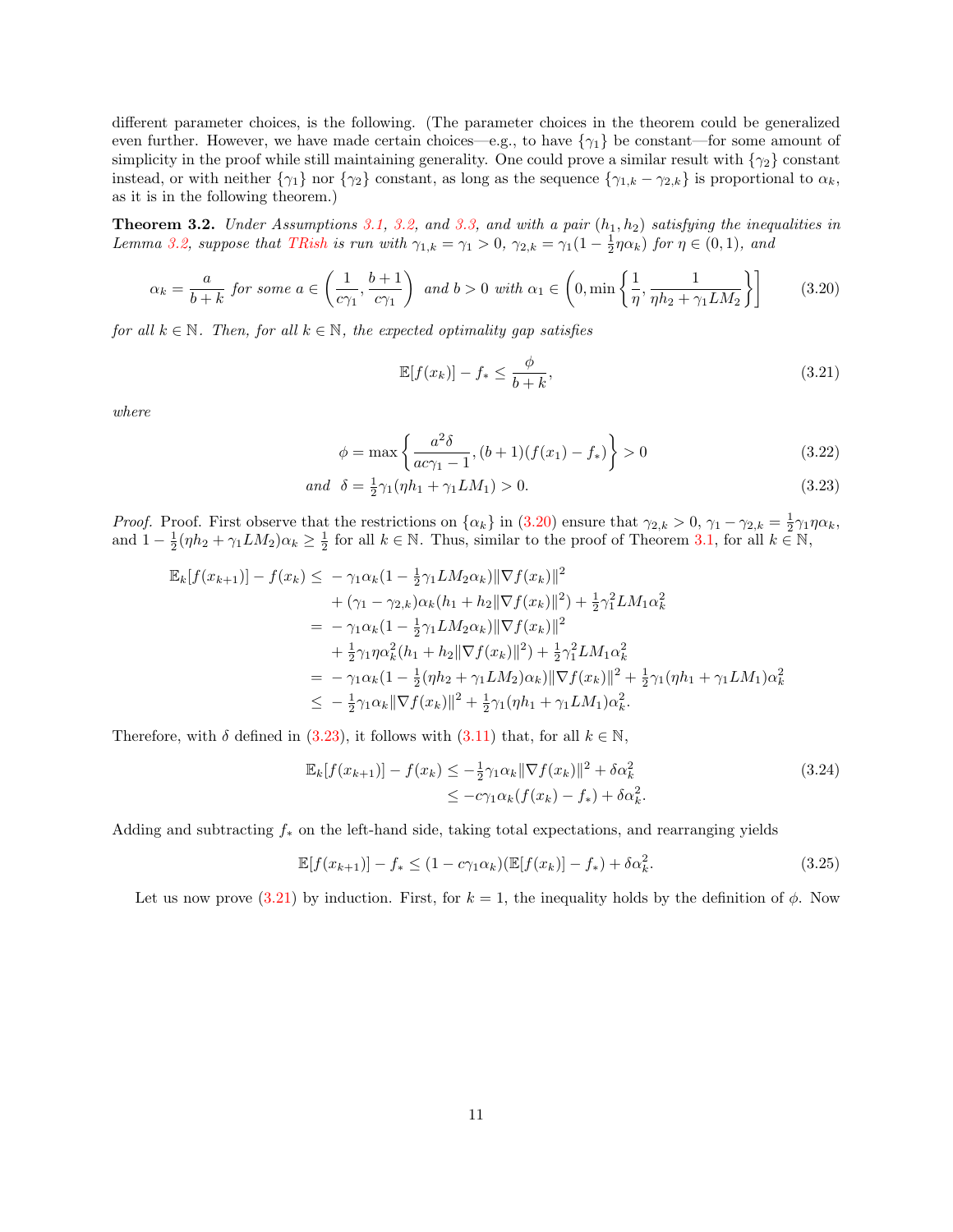suppose that [\(3.21\)](#page-10-2) holds up to  $k \in \mathbb{N}$ ; then, for  $k + 1$ , one finds from above that

$$
\mathbb{E}[f(x_{k+1})] - f_* \le (1 - c\gamma_1 \alpha_k) (\mathbb{E}[f(x_k)] - f_*) + \delta \alpha_k^2
$$
  
=  $\left(1 - \frac{ac\gamma_1}{b+k}\right) (\mathbb{E}[f(x_k)] - f_*) + \frac{a^2 \delta}{(b+k)^2}$   

$$
\le \left(1 - \frac{ac\gamma_1}{b+k}\right) \frac{\phi}{b+k} + \frac{a^2 \delta}{(b+k)^2}
$$
  
=  $\frac{(b+k)\phi}{(b+k)^2} - \frac{ac\gamma_1 \phi}{(b+k)^2} + \frac{a^2 \delta}{(b+k)^2}$   
=  $\frac{(b+k-1)\phi}{(b+k)^2} - \frac{(ac\gamma_1 - 1)\phi}{(b+k)^2} + \frac{a^2 \delta}{(b+k)^2}$   

$$
\le \frac{(b+k-1)\phi}{(b+k)^2} \le \frac{\phi}{b+k+1},
$$

where the last two inequalities follow from the definition of  $\phi$  and since  $(b + k - 1)(b + k + 1) \le (b + k)^2$ , respectively. The desired conclusion now follows from this inductive argument.

As one might predict from the discussion at the end of §[3.1,](#page-7-3) in Theorem [3.2](#page-10-3) we have been able to prove sublinear convergence of the expected optimality gap by tying the rate that  $\{\gamma_{1,k} - \gamma_{2,k}\}\$  vanishes to the rate that  $\{\alpha_k\}$  vanishes; in particular, both the differences and the stepsizes diminish sublinearly, as is the case in similar results for SG methods.

One might also be interested in the behavior of [TRish](#page-3-0) when the sequences  $\{\gamma_{1,k}\}\$  and  $\{\gamma_{2,k}\}\$ are constant while only the stepsizes decrease sublinearly. For example, this might be of interest since otherwise there are additional parameters to estimate and/or to tune. In the remainder of this subsection, we prove a sublinear convergence result under this setting. However, achieving sublinear convergence in this setting requires the following assumption, which can be viewed as a strengthening of  $(3.2)$  from Assumption [3.2.](#page-5-1)

<span id="page-11-0"></span>**Assumption 3.4.** There exists a pair  $(M_3, M_4) \in (0, \infty) \times (0, \infty)$  (independent of k) such that, for all  $k \in \mathbb{N}$ , the squared norm of  $g_k$  satisfies

<span id="page-11-1"></span>
$$
\mathbb{E}_k[\|g_k\|^2] \le M_3 \alpha_k^2 + M_4 \|\nabla f(x_k)\|^2. \tag{3.26}
$$

One finds that Assumption [3.4](#page-11-0) can be satisfied under reasonable conditions in practice if one employs mini-batch stochastic gradient estimates with sample sizes that increase with k; see, e.g.,  $[9]$ . For example, in the context of problem  $(2.1)$ , suppose that

<span id="page-11-4"></span>
$$
g_k = \frac{1}{|\mathcal{S}_k|} \sum_{j \in \mathcal{S}_k} \nabla_x F(x_k, \xi_{k,j}),\tag{3.27}
$$

where the values  $\{\xi_{k,j}\}_{j\in\mathcal{S}_k}$  are drawn independently according to the distribution of  $\xi$ . If one assumes that the variance of each  $\nabla_x F(x_k, \xi_{k,j})$  is equal and bounded by  $M \in (0, \infty)$ , then for arbitrary  $j \in \mathcal{S}_k$  it follows (see, e.g.,  $[8]$ ) that

<span id="page-11-5"></span>
$$
\mathbb{E}_{k}[\|g_{k}\|^{2}] - \|\nabla f(x_{k})\|^{2} \le \frac{M}{|\mathcal{S}_{k}|}.
$$
\n(3.28)

Hence,  $(3.26)$  holds with  $M_3 = M$  and  $M_4 = 1$  if one chooses  $|\mathcal{S}_k| = \alpha_k^{-2}$ . (In Theorem [3.3](#page-12-0) below, the result requires  $\alpha_k = \Theta(\frac{1}{k})$ , in which case one can employ  $|\mathcal{S}_k| = \Theta(k^2)$ .)

An important consequence of Assumption [3.4](#page-11-0) is the following, which strengthens Lemma [3.2.](#page-7-0)

<span id="page-11-3"></span>**Lemma 3.3.** Under Assumption [3.4,](#page-11-0) it follows that, for all  $k \in \mathbb{N}$ ,

<span id="page-11-2"></span>
$$
\mathbb{P}_k[E_k] \mathbb{E}_k[\nabla f(x_k)^T g_k | E_k] \le h_3 \alpha_k + h_4 ||\nabla f(x_k)||^2
$$
\n(3.29)

for any  $(h_3, h_4) \in (0, \infty) \times (0, \infty)$  such that  $h_3 \geq \frac{1}{2}$  $\sqrt{M_3}$  and  $h_4 \geq \frac{1}{2}$  $\sqrt{M_3}(\max_{k\in\mathbb{N}}\alpha_k)+\sqrt{M_4}.$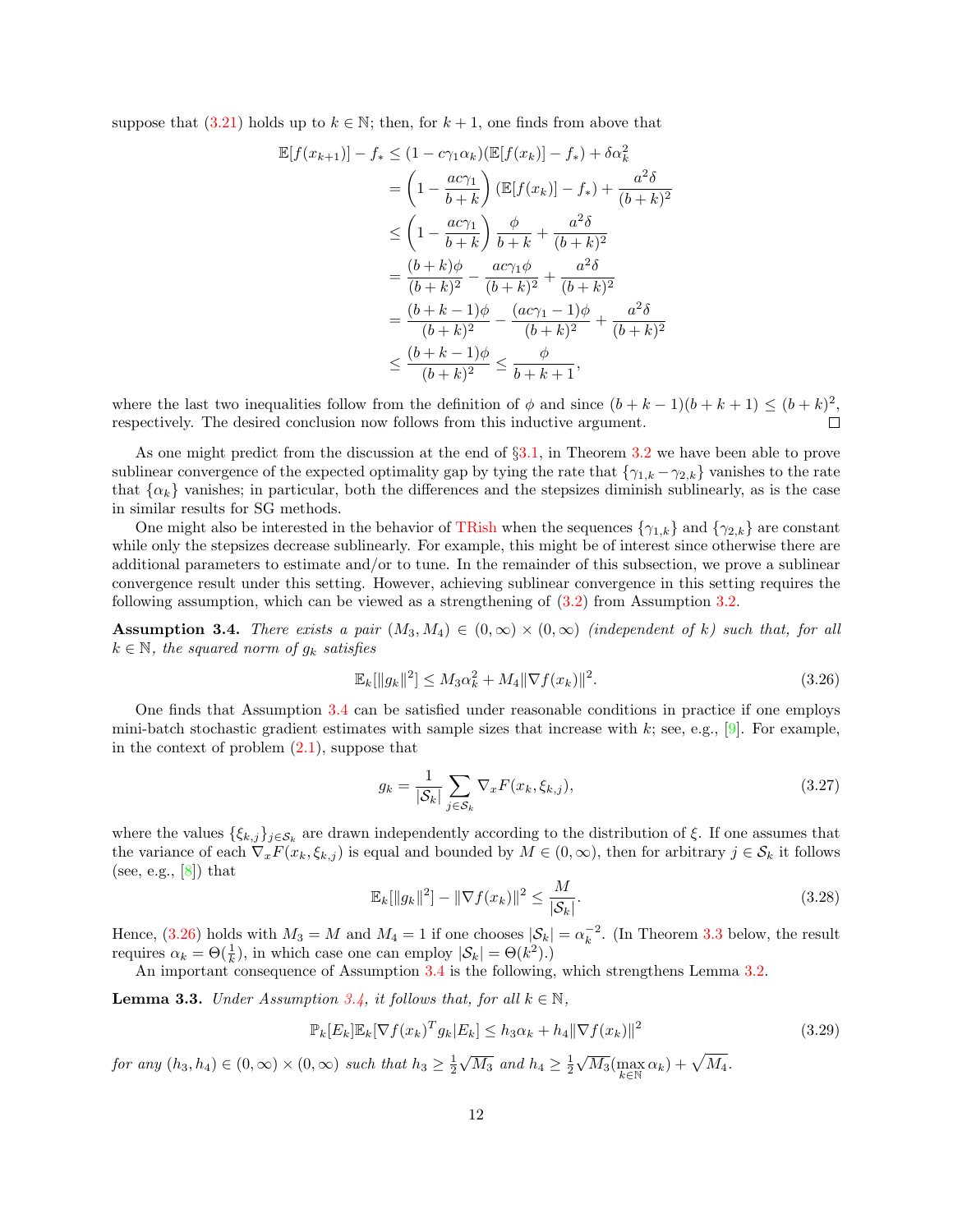Proof. Proof. By Jensen's Inequality, concavity of the square root, and Assumption [3.4,](#page-11-0) one finds that

$$
\mathbb{E}_k[\|g_k\|] \leq \sqrt{\mathbb{E}_k[\|g_k\|^2]} \leq \sqrt{M_3 \alpha_k^2 + M_4 \|\nabla f(x_k)\|^2} \leq \sqrt{M_3} \alpha_k + \sqrt{M_4} \|\nabla f(x_k)\|.
$$

The result then follows using the same line of argument as used in the proof of Lemma [3.2.](#page-7-0)

The following examples parallel Examples [3.1](#page-7-2) and [3.2,](#page-8-5) but illustrate the attainment of [\(3.29\)](#page-11-2).

**Example 3.3.** Consider the scenario in Example [3.1.](#page-7-2) Then, if  $\sigma_k \leq \alpha_k$  for all  $k \in \mathbb{N}$  with  $\alpha_k \leq \alpha$  for some  $\alpha \in (0,\infty)$  for all  $k \in \mathbb{N}$ , it follows that  $(3.29)$  holds with

<span id="page-12-1"></span>
$$
h_3 = \frac{1}{2\sqrt{2\pi}} \quad and \quad h_4 = 1 + \frac{\alpha}{2\sqrt{2\pi}}.\tag{3.30}
$$

**Example 3.4.** Consider the scenario in Example [3.2.](#page-8-5) Then, if  $\sqrt{\mu_k^T \Sigma_k \mu_k} \leq \alpha_k$  for all  $k \in \mathbb{N}$  with  $\alpha_k \leq \alpha_k$ for some  $\alpha \in (0,\infty)$  for all  $k \in \mathbb{N}$ , it follows that [\(3.29\)](#page-11-2) holds with  $h_3$  and  $h_4$  from [\(3.30\)](#page-12-1).

Our next theorem on the behavior of [TRish](#page-3-0) is now proved as the following. (For the result, we include Assumptions [3.2](#page-5-1) and [3.4](#page-11-0) for convenience since, in our proof, we employ results that we have proved using each of these assumptions. Notice, however, that the bound [\(3.2\)](#page-5-3) in Assumption [3.2](#page-5-1) holds under Assumption [3.4](#page-11-0) if one considers  $M_1 \geq M_3(\max_{k \in \mathbb{N}} \alpha_k^2)$  and  $M_2 = M_4$ .)

<span id="page-12-0"></span>**Theorem 3.3.** Under Assumptions [3.1,](#page-4-2) [3.2,](#page-5-1) [3.3,](#page-6-1) and [3.4,](#page-11-0) and with a pair  $(h_3, h_4)$  satisfying the inequalities in Lemma [3.3,](#page-11-3) suppose that [TRish](#page-3-0) is run with  $\gamma_1 > \gamma_2 > 0$  such that  $\frac{\gamma_1}{\gamma_2} < \frac{h_4}{h_4-1}$  (meaning  $\gamma_1 - h_4(\gamma_1 - \gamma_2) >$ 0), and with, for all  $k \in \mathbb{N}$ ,

$$
\alpha_k = \frac{a}{b+k} \text{ for some } a \in \left(\frac{1}{2c\beta_1}, \frac{b+1}{2c\beta_1}\right) \text{ and } b > 0 \text{ such that } \alpha_1 \in \left(0, \frac{\gamma_1 - h_4(\gamma_1 - \gamma_2)}{\gamma_1 LM_2}\right],
$$

where

<span id="page-12-2"></span>
$$
\beta_1 = \frac{1}{2}(\gamma_1 - h_4(\gamma_1 - \gamma_2)) > 0. \tag{3.31}
$$

Then, for all  $k \in \mathbb{N}$ , the expected optimality gap satisfies

<span id="page-12-4"></span><span id="page-12-3"></span>
$$
\mathbb{E}[f(x_k)] - f_* \le \frac{\nu}{b+k},\tag{3.32}
$$

where

$$
\nu = \max\left\{\frac{a^2\beta_2}{2ac\beta_1 - 1}, (b+1)(f(x_1) - f_*)\right\} > 0\tag{3.33}
$$

and 
$$
\beta_2 = h_3(\gamma_1 - \gamma_2) + \frac{1}{2}\gamma_1^2 LM_1 > 0.
$$
 (3.34)

*Proof.* Proof. Similar to the proof of Theorem [3.1,](#page-8-0) for all  $k \in \mathbb{N}$ ,

$$
\mathbb{E}_k[f(x_{k+1})] - f(x_k) \leq -\gamma_1 \alpha_k (1 - \frac{1}{2} \gamma_1 L M_2 \alpha_k) \|\nabla f(x_k)\|^2 + (\gamma_1 - \gamma_2) \alpha_k (h_3 \alpha_k + h_4 \|\nabla f(x_k)\|^2) + \frac{1}{2} \gamma_1^2 L M_1 \alpha_k^2.
$$

Therefore, with  $(\beta_1, \beta_2)$  defined in  $(3.31)/(3.34)$  $(3.31)/(3.34)$  $(3.31)/(3.34)$ , it follows with  $(3.11)$  that, for all  $k \in \mathbb{N}$ ,

$$
\mathbb{E}_{k}[f(x_{k+1})] - f(x_{k}) \le -\beta_{1}\alpha_{k} \|\nabla f(x_{k})\|^{2} + \beta_{2}\alpha_{k}^{2}
$$
\n
$$
\le -2c\beta_{1}\alpha_{k}(f(x_{k}) - f_{*}) + \beta_{2}\alpha_{k}^{2}.
$$
\n(3.35)

Adding and subtracting  $f_*$  on the left-hand side, taking total expectations, and rearranging yields

$$
\mathbb{E}[f(x_{k+1})] - f_{*} \le (1 - 2c\beta_1 \alpha_k) (\mathbb{E}[f(x_k)] - f_{*}) + \beta_2 \alpha_k^2.
$$

Using this inequality, which has the same form as [\(3.25\)](#page-10-4), one can apply the same inductive argument as in the remainder of the proof of Theorem [3.2](#page-10-3) to achieve the desired result.  $\Box$ 

 $\Box$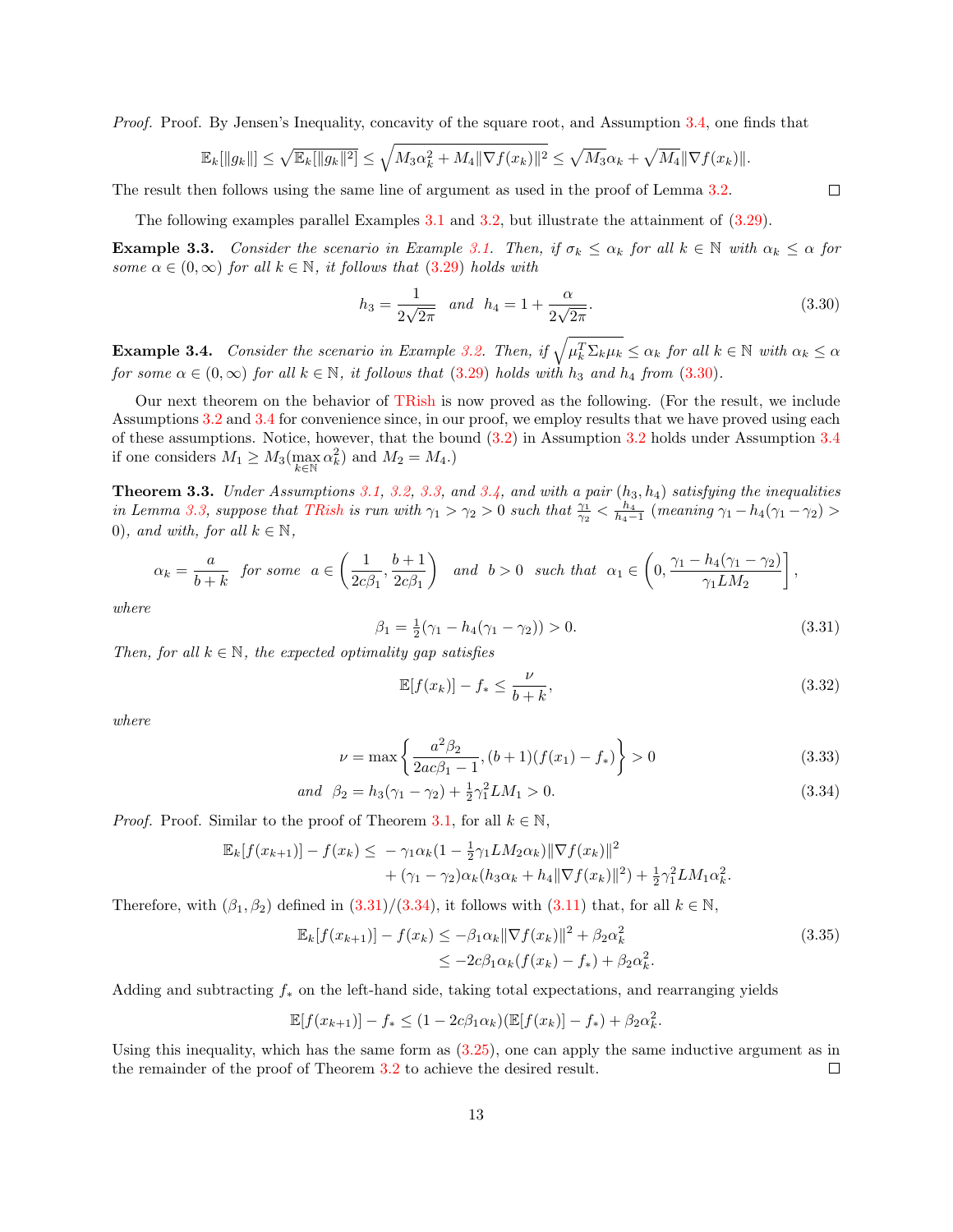Overall, we have proved two theorems for [TRish](#page-3-0) when diminishing stepsizes are employed. If the sequence  $\{\gamma_{k,1} - \gamma_{k,2}\}\$  diminishes proportionally with  $\{\alpha_k\}\$ , then sublinear convergence of the expected optimality gap is achieved under the same assumptions as needed for such a result for an SG method. We followed this with a result for the case when  $\{\gamma_{k,1} - \gamma_{k,2}\}\$  is constant, in which case a sublinear convergence result for the expected optimality gap requires that the stochastic gradient estimates satisfy Assumption [3.4.](#page-11-0)

### 3.3 P-L Condition, Constant Parameters, and Linearly Decreasing Variance

Let us now prove a convergence result for [TRish](#page-3-0) when the P-L condition holds, each sequence  $\{\alpha_k\}, \{\gamma_{1,k}\},\$ and  $\{\gamma_{2,k}\}\$ is constant, and the stochastic gradients satisfy the following assumption.

<span id="page-13-0"></span>**Assumption 3.5.** There exist constants  $(M_5, \zeta) \in (0, \infty) \times (0, 1)$  such that

<span id="page-13-1"></span>
$$
\mathbb{E}_k[\|g_k\|^2] \le M_5 \zeta^{k-1} + \|\nabla f(x_k)\|^2. \tag{3.36}
$$

The achievement of linear convergence of the expected optimality gap for SG also requires increasingly accurate gradient estimates along the lines required in Assumption [3.5;](#page-13-0) see, e.g., [\[2\]](#page-23-8). One finds that Assumption [3.5](#page-13-0) can be satisfied under reasonable conditions in practice if one employs mini-batch stochastic gradient estimates with sample sizes that increase with k. For example, using estimates as in  $(3.27)$  and under the same conditions as led to  $(3.28)$ , one finds that  $(3.36)$  holds if the sample sizes increase geometrically, e.g.,  $|\mathcal{S}_k| = \lceil \tau^{k-1} \rceil$  for some  $\tau \in (1, \infty)$ .

Our main result in this section, namely, Theorem [3.4,](#page-14-0) requires the following.

<span id="page-13-4"></span>**Lemma 3.4.** Under the Assumption [3.5,](#page-13-0) it follows that, for all  $k \in \mathbb{N}$ ,

<span id="page-13-2"></span>
$$
\mathbb{P}_k[E_k] \mathbb{E}_k[\nabla f(x_k)^T g_k | E_k] \le h_5 \lambda^{k-1} + h_6 \|\nabla f(x_k)\|^2 \tag{3.37}
$$

 $\Box$ 

for any  $(h_5, h_6) \in (0, \infty) \times (0, \infty) \times (0, 1)$  such that  $h_5 \geq \frac{1}{2}$  $\sqrt{M_5}$ ,  $1 + h_6 \ge \frac{1}{2}$  $\sqrt{M_5}$ , and  $\lambda \geq \sqrt{\zeta}$ .

Proof. Proof. By Jensen's inequality, concavity of the square root, and Assumption [3.5,](#page-13-0) one finds that

$$
\mathbb{E}_k[\|g_k\|] \le \sqrt{\mathbb{E}_k[\|g_k\|^2]} \le \sqrt{M_5\zeta^{k-1} + \|\nabla f(x_k)\|^2} \le \sqrt{M_5}(\sqrt{\zeta})^{k-1} + \|\nabla f(x_k)\|.
$$
 (3.38)

The result then follows using the same line of argument as used in the proof of Lemma [3.2.](#page-7-0)

The following examples parallel Examples [3.1](#page-7-2) and [3.2,](#page-8-5) but illustrate the attainment of [\(3.37\)](#page-13-2).

**Example 3.5.** Consider the scenario in Example [3.1.](#page-7-2) Then, since [\(3.36\)](#page-13-1) implies that  $\sigma_k^2 \leq M_3 \zeta^{k-1}$  for all  $k \in \mathbb{N}$ , it follows along with the fact that  $\zeta \in (0,1)$  that

$$
\mathbb{P}_k[E_k] \mathbb{E}_k[\nabla f(x_k)^T g_k | E_k] \le \frac{\sigma_k}{2\sqrt{2\pi}} + \left(1 + \frac{\sigma_k}{2\sqrt{2\pi}}\right) \mu_k^2
$$
  

$$
\le \frac{\sqrt{M_3}}{2\sqrt{2\pi}} (\sqrt{\zeta})^{k-1} + \left(1 + \frac{\sqrt{M_3}}{2\sqrt{2\pi}}\right) \mu_k^2.
$$

Hence, it follows that [\(3.37\)](#page-13-2) holds with

<span id="page-13-3"></span>
$$
h_5 = \frac{\sqrt{M_3}}{2\sqrt{2\pi}}, \quad h_6 = 1 + \frac{\sqrt{M_3}}{2\sqrt{2\pi}}, \quad \text{and} \quad \lambda = \sqrt{\zeta}.
$$
 (3.39)

**Example 3.6.** Consider the scenario in Example [3.2.](#page-8-5) Then, with  $\sqrt{\mu_k^T \Sigma_k \mu_k} \leq M_3 \zeta^{k-1}$  for all  $k \in \mathbb{N}$ , it follows that  $(3.37)$  holds with  $h_5$ ,  $h_6$ , and  $\lambda$  from  $(3.39)$ .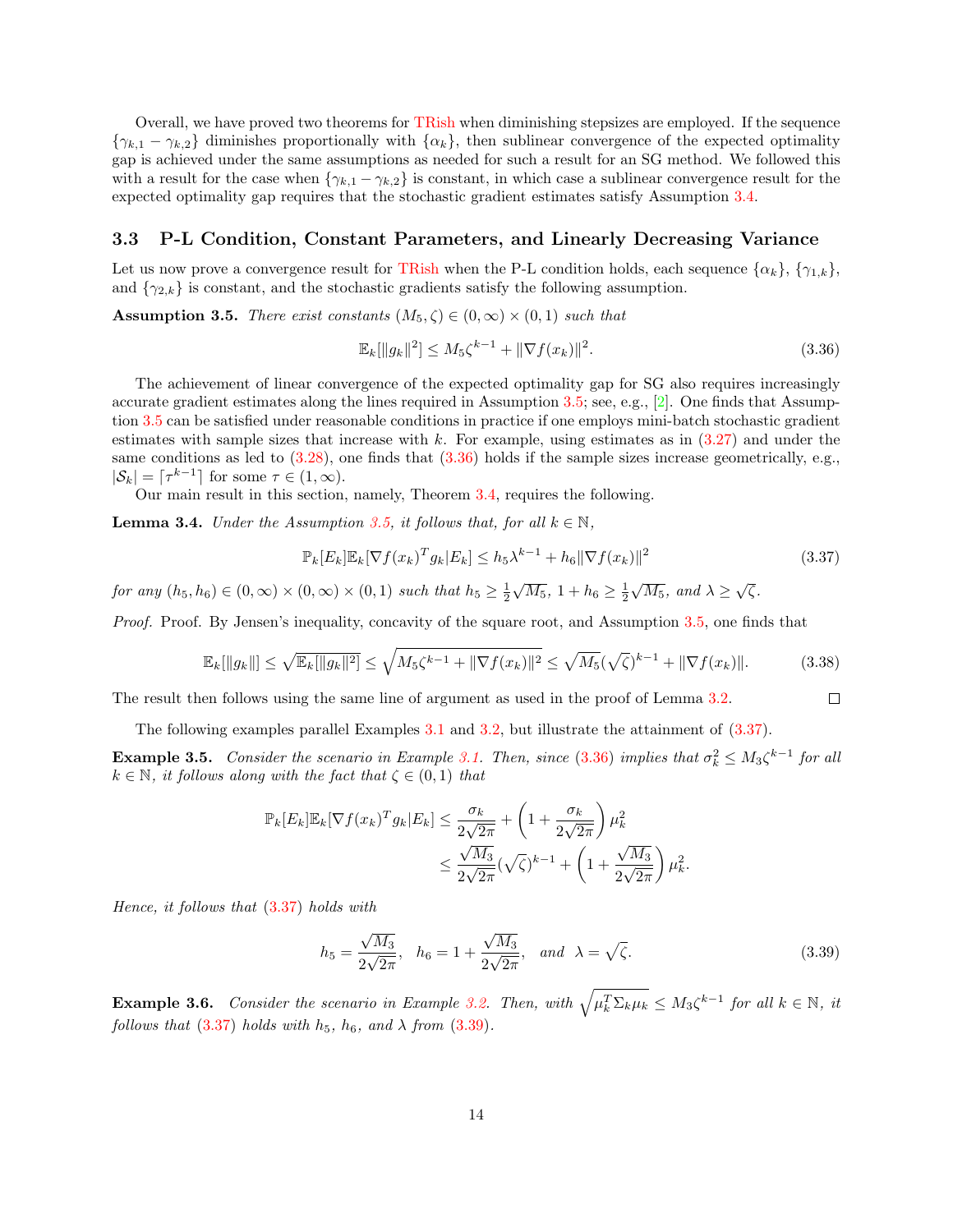Our next theorem on the behavior of [TRish](#page-3-0) is now proved as the following. (For the result, we include Assumptions [3.2](#page-5-1) and [3.5](#page-13-0) for convenience since, in our proof, we employ results that we have proved using each of these assumptions. Notice, however, that the bound  $(3.2)$  in Assumption [3.2](#page-5-1) holds under Assumption [3.5](#page-13-0) if one considers  $M_1 \geq M_5$ ,  $M_2 \geq 1$ , and any  $\zeta \in (0,1)$ .)

<span id="page-14-0"></span>**Theorem 3.4.** Under Assumptions [3.1,](#page-4-2) [3.2,](#page-5-1) [3.3,](#page-6-1) and [3.5,](#page-13-0) and with a tuple  $(h_5, h_6, \lambda)$  satisfying the in-equalities in Lemma [3.4,](#page-13-4) suppose that [TRish](#page-3-0) is run with  $\gamma_1 > \gamma_2 > 0$  such that  $\frac{\gamma_1}{\gamma_2} < \frac{h_6}{h_6-1}$  (meaning  $\gamma_1 - h_6(\gamma_1 - \gamma_2) > 0$ , and with  $\alpha_k = \alpha$  for all  $k \in \mathbb{N}$  such that

$$
0 < \alpha \le \min\left\{\frac{\gamma_1 - h_6(\gamma_1 - \gamma_2)}{\gamma_1^2 L}, \frac{1}{c\kappa_1}\right\},\tag{3.40}
$$

where

<span id="page-14-1"></span>
$$
\kappa_1 := \frac{1}{2}(\gamma_1 - h_6(\gamma_1 - \gamma_2)) > 0. \tag{3.41}
$$

Then, for all  $k \in \mathbb{N}$ , the expected optimality gap satisfies

<span id="page-14-3"></span><span id="page-14-2"></span>
$$
\mathbb{E}[f(x_k)] - f_* \le \omega \rho^{k-1},\tag{3.42}
$$

where

$$
\kappa_2 := h_5(\gamma_1 - \gamma_2) + \frac{1}{2}\gamma_1^2 \alpha LM_3 > 0,
$$
  
\n
$$
\omega := \max\{f(x_1) - f_*, \frac{\kappa_2}{c\kappa_1}\} > 0,
$$
  
\nand  $\rho := \max\{1 - \alpha c \kappa_1, \lambda, \zeta\} \in (0, 1).$  (3.43)

*Proof.* Proof. As in the proof of Lemma [3.1,](#page-5-4) it follows with  $(3.36)$  and  $(3.37)$  that, for all  $k \in \mathbb{N}$ ,

$$
\mathbb{E}_{k}[f(x_{k+1})] - f(x_{k})
$$
\n
$$
\leq -\alpha \gamma_{1} \|\nabla f(x_{k})\|^{2} + (\gamma_{1} - \gamma_{2}) \alpha \mathbb{P}_{k}[E_{k}]\mathbb{E}_{k}[\nabla f(x_{k})^{T} g_{k}|E_{k}] + \frac{1}{2} \gamma_{1}^{2} L \alpha^{2} \mathbb{E}_{k}[\|g_{k}\|^{2}]
$$
\n
$$
\leq -\alpha \gamma_{1} \|\nabla f(x_{k})\|^{2} + (\gamma_{1} - \gamma_{2}) \alpha (h_{5} \lambda^{k-1} + h_{6} \|\nabla f(x_{k})\|^{2}) + \frac{1}{2} \gamma_{1}^{2} L \alpha^{2} (M_{3} \zeta^{k-1} + \|\nabla f(x_{k})\|^{2})
$$
\n
$$
= -\alpha (\gamma_{1} - h_{6}(\gamma_{1} - \gamma_{2}) - \frac{1}{2} \gamma_{1}^{2} L \alpha) \|\nabla f(x_{k})\|^{2} + (\gamma_{1} - \gamma_{2}) \alpha h_{5} \lambda^{k-1} + \frac{1}{2} \gamma_{1}^{2} L \alpha^{2} M_{3} \zeta^{k-1}
$$
\n
$$
\leq -\frac{1}{2} \alpha (\gamma_{1} - h_{6}(\gamma_{1} - \gamma_{2})) \|\nabla f(x_{k})\|^{2} + (\gamma_{1} - \gamma_{2}) \alpha h_{5} \lambda^{k-1} + \frac{1}{2} \gamma_{1}^{2} L \alpha^{2} M_{3} \zeta^{k-1}.
$$

Therefore, with  $(\kappa_1, \kappa_2)$  defined in  $(3.41)/(3.43)$  $(3.41)/(3.43)$  $(3.41)/(3.43)$ , it follows with  $(3.11)$  that, for all  $k \in \mathbb{N}$ ,

$$
\mathbb{E}_k[f(x_{k+1})] \le f(x_k) - \alpha \kappa_1 \|\nabla f(x_k)\|^2 + \alpha \kappa_2 \max\{\lambda, \zeta\}^{k-1}
$$
  

$$
\le f(x_k) - 2\alpha c \kappa_1 (f(x_k) - f_*) + \alpha \kappa_2 \max\{\lambda, \zeta\}^{k-1},
$$

from which it follows that

$$
\mathbb{E}[f(x_{k+1})] - f_* \leq (1 - 2\alpha c \kappa_1)(\mathbb{E}[f(x_k)] - f_*) + \alpha \kappa_2 \max\{\lambda, \zeta\}^{k-1}.
$$

Let us now prove [\(3.42\)](#page-14-3) by induction. First, for  $k = 1$ , the inequality follows by the definition of  $\omega$ . Then, assuming the inequality holds true for  $k \in \mathbb{N}$ , one finds that

$$
\mathbb{E}[f(x_{k+1})] - f_* \leq (1 - 2\alpha c\kappa_1)(\mathbb{E}[f(x_k)] - f_*) + \alpha \kappa_2 \max\{\lambda, \zeta\}^{k-1}
$$
  
\n
$$
\leq (1 - 2\alpha c\kappa_1)\omega \rho^{k-1} + \alpha \kappa_2 \max\{\lambda, \zeta\}^{k-1}
$$
  
\n
$$
= \omega \rho^{k-1} \left(1 - 2\alpha c\kappa_1 + \frac{\alpha \kappa_2}{\omega} \left(\frac{\max\{\lambda, \zeta\}}{\rho}\right)^{k-1}\right)
$$
  
\n
$$
\leq \omega \rho^{k-1} \left(1 - 2\alpha c\kappa_1 + \frac{\alpha \kappa_2}{\omega}\right)
$$
  
\n
$$
\leq \omega \rho^{k-1} (1 - \alpha c\kappa_1)
$$
  
\n
$$
\leq \omega \rho^k,
$$

which proves that the conclusion holds for  $k + 1$ , as desired.

 $\Box$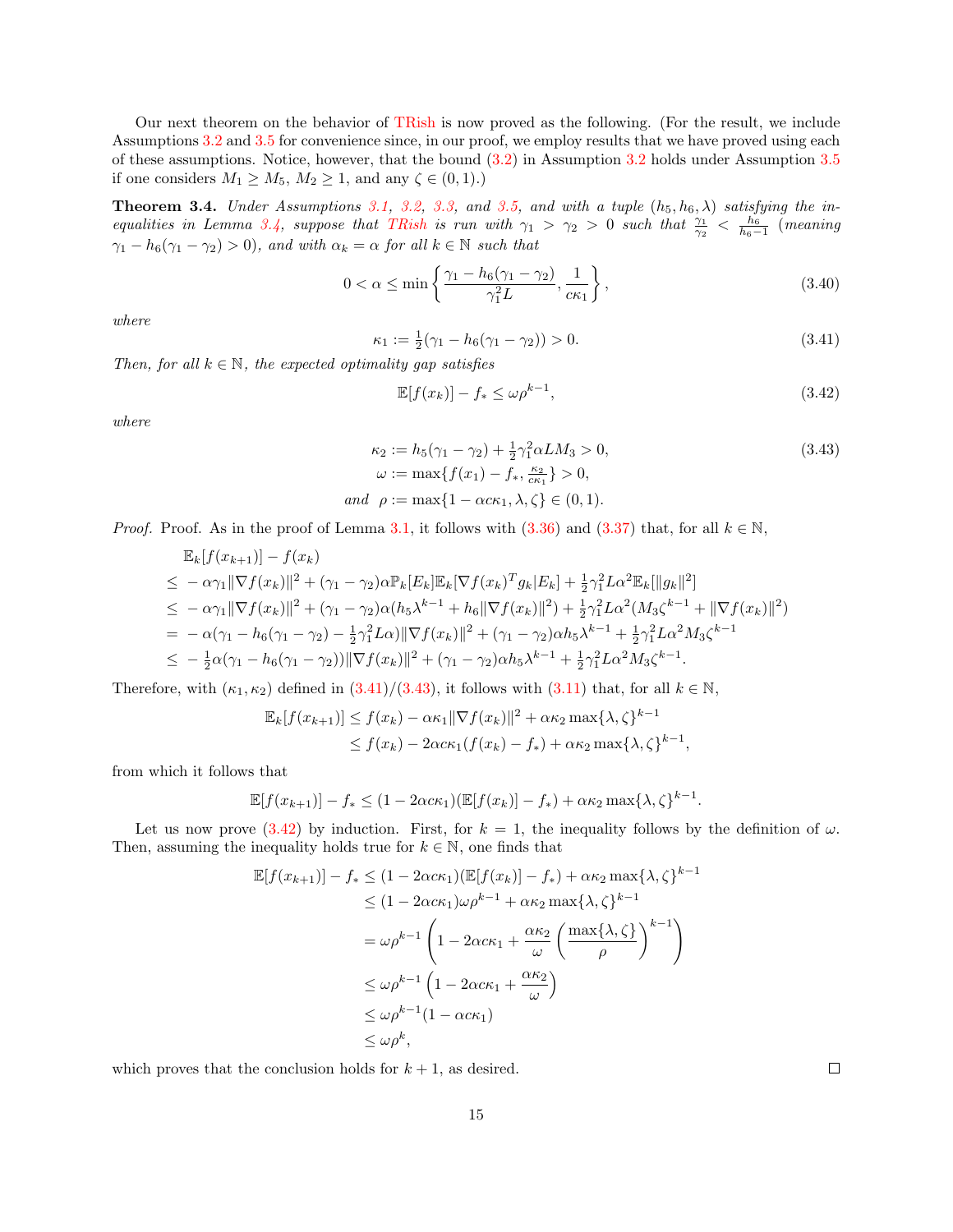## 3.4 No P-L Condition and Constant Parameters

Let us now consider the behavior of [TRish](#page-3-0) when the P-L condition does not hold. Our first such result involves the use of constant  $\{\gamma_{1,k}\}, \{\gamma_{2,k}\},$  and  $\{\alpha_k\}.$ 

**Theorem 3.5.** Under Assumptions [3.1](#page-4-2) and [3.2](#page-5-1) and with a pair  $(h_1, h_2)$  satisfying the inequalities in Lemma [3.2,](#page-7-0) suppose that [TRish](#page-3-0) is run with  $(\gamma_{1,k}, \gamma_{2,k}) = (\gamma_1, \gamma_2)$  for all  $k \in \mathbb{N}$  such that  $\frac{\gamma_1}{\gamma_2} < \frac{h_2}{h_2-1}$ (meaning  $\gamma_1 - h_2(\gamma_1 - \gamma_2) > 0$ ) and with  $\alpha_k = \alpha$  for all  $k \in \mathbb{N}$  such that

$$
0 < \alpha \le \frac{\gamma_1 - h_2(\gamma_1 - \gamma_2)}{\gamma_1 L M_2}.
$$

Then, with  $(\theta_1, \theta_2)$  defined in  $(3.15)/(3.17)$  $(3.15)/(3.17)$  $(3.15)/(3.17)$ , it follows that, for all  $K \in \mathbb{N}$ ,

$$
\mathbb{E}\left[\sum_{k=1}^{K} \|\nabla f(x_k)\|^2\right] \le \frac{K\theta_2}{\alpha\theta_1} + \frac{f(x_1) - f_*}{\alpha\theta_1} \tag{3.44a}
$$

$$
and \mathbb{E}\left[\frac{1}{K}\sum_{k=1}^{K} \|\nabla f(x_k)\|^2\right] \le \frac{\theta_2}{\alpha \theta_1} + \frac{f(x_1) - f_*}{K\alpha \theta_2} \xrightarrow{K \to \infty} \frac{\theta_2}{\alpha \theta_1}.
$$
\n(3.44b)

Proof. Proof. As in the proof of Theorem [3.1,](#page-8-0) combining the results of Lemmas [3.1](#page-5-4) and [3.2,](#page-7-0) it follows that the inequality [\(3.18\)](#page-8-6) holds for all  $k \in \mathbb{N}$ . Taking total expectations, it follows that, for all  $k \in \mathbb{N}$ ,

$$
\mathbb{E}[f(x_{k+1})] - \mathbb{E}[f(x_k)] \leq -\alpha \theta_1 \mathbb{E}[\|\nabla f(x_k)\|^2] + \theta_2.
$$

Summing both sides for  $k \in \{1, \ldots, K\}$  yields

$$
f_* - f(x_1) \le \mathbb{E}[f(x_{K+1})] - f(x_1) \le -\alpha \theta_1 \sum_{k=1}^{K} \mathbb{E}[\|\nabla f(x_k)\|^2] + K\theta_2.
$$

Rearranging yields  $(3.44a)$ , then dividing by K yields  $(3.44b)$ .

As in the case of [\[2,](#page-23-8) Thm. 4.8], this result shows that while one cannot bound the expected optimality gap as when the P-L condition holds, one can bound the average norm of the gradients of the objective that are observed during the optimization process.

## 3.5 No P-L Condition and Sublinearly Diminishing Stepsizes

Finally, let us consider the behavior of [TRish](#page-3-0) when the P-L condition does not hold and diminishing stepsizes are employed. For brevity, the following theorem considers both when parameters are chosen as in Theorem [3.2](#page-10-3) and as in Theorem [3.3,](#page-12-0) since in either case the final conclusion is the same.

Theorem 3.6. Suppose Assumptions [3.1](#page-4-2) and [3.2](#page-5-1) hold and at least one of the following.

- (i) With a pair  $(h_1, h_2)$  satisfying the inequalities in Lemma [3.2,](#page-7-0) suppose that [TRish](#page-3-0) is run with  $\{\gamma_{1,k}\},$  ${\gamma_{2,k}}$ , and  ${\alpha_k}$  chosen as in Theorem [3.2.](#page-10-3)
- (ii) Suppose Assumption [3.4](#page-11-0) holds and, with a pair  $(h_3, h_4)$  satisfying the inequalities in Lemma [3.3,](#page-11-3) suppose that [TRish](#page-3-0) is run with  $\{\gamma_{1,k}\}, \{\gamma_{2,k}\},$  and  $\{\alpha_k\}$  chosen as in Theorem [3.3.](#page-12-0)

Then, with  $A_K := \sum_{k=1}^K \alpha_k$ , it follows that

$$
\lim_{K \to \infty} \mathbb{E} \left[ \sum_{k=1}^{K} \alpha_k \|\nabla f(x_k)\|^2 \right] < \infty \tag{3.45a}
$$

$$
and \mathbb{E}\left[\frac{1}{A_K}\sum_{k=1}^K \alpha_k \|\nabla f(x_k)\|^2\right] \xrightarrow{K \to \infty} 0. \tag{3.45b}
$$

<span id="page-15-3"></span><span id="page-15-2"></span><span id="page-15-1"></span><span id="page-15-0"></span> $\Box$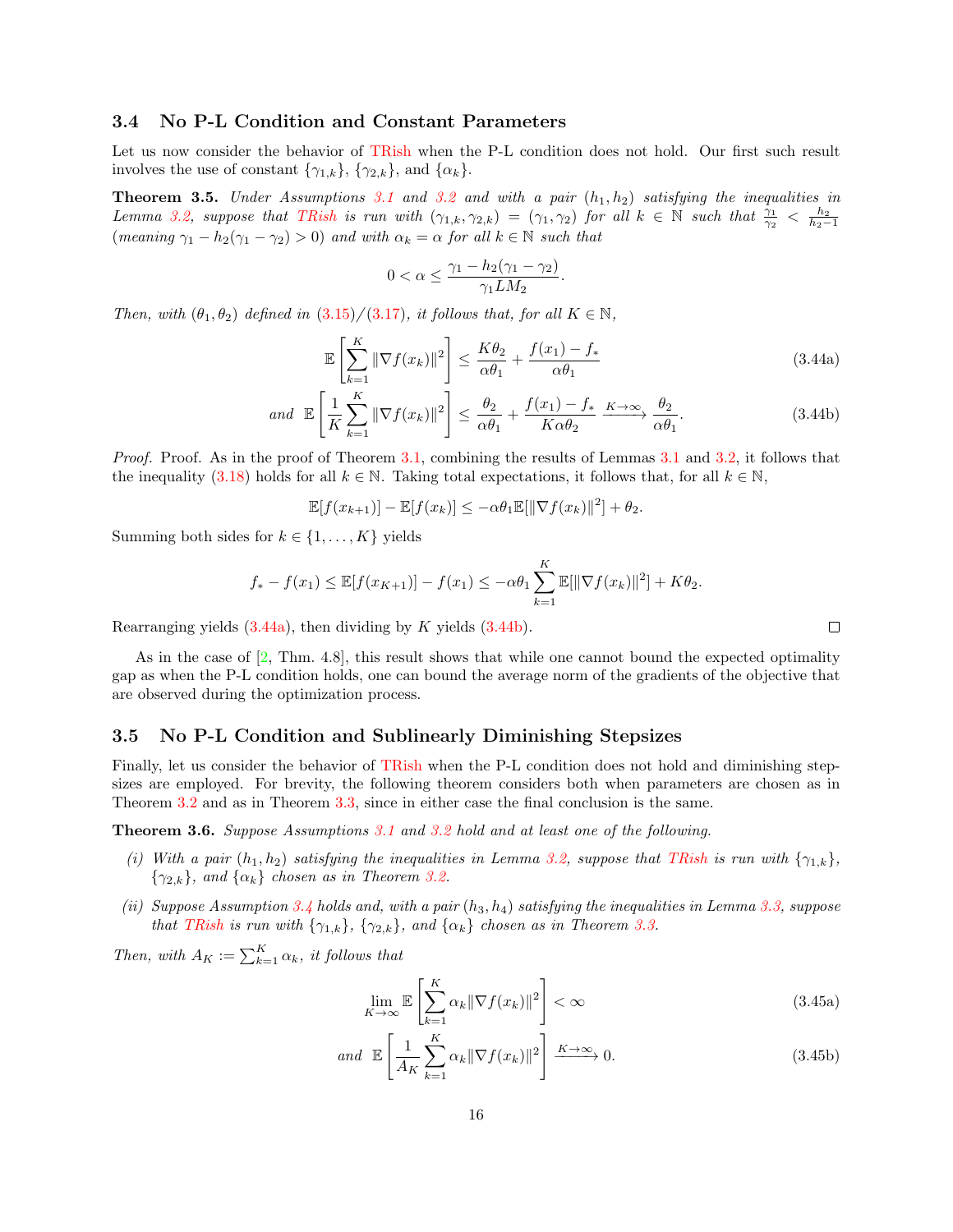Proof. Proof. First observe that, under the conditions of the theorem, specifically the conditions placed on the stepsize sequence  $\{\alpha_k\}$  in Theorem [3.2](#page-10-3) or Theorem [3.3,](#page-12-0) it follows that

<span id="page-16-2"></span>
$$
\sum_{k=1}^{\infty} \alpha_k = \infty \text{ and } \sum_{k=1}^{\infty} \alpha_k^2 < \infty. \tag{3.46}
$$

Second, following the proofs of Theorem [3.2](#page-10-3) or Theorem [3.3,](#page-12-0) it follows that under conditions (i) or (ii) one finds by taking total expectations in  $(3.24)$  or  $(3.35)$  that

$$
\mathbb{E}[f(x_{k+1})] - \mathbb{E}[f(x_k)] \leq -\frac{1}{2}\gamma_1 \alpha_k \mathbb{E}[\|\nabla f(x_k)\|^2] + \delta \alpha_k^2
$$
  
or 
$$
\mathbb{E}[f(x_{k+1})] - \mathbb{E}[f(x_k)] \leq -\beta_1 \alpha_k \mathbb{E}[\|\nabla f(x_k)\|^2] + \beta_2 \alpha_k^2.
$$

Without loss of generality, let us assume that condition (ii) holds and the latter inequality above is satisfied. (The proof is the same if condition (i) holds and the former inequality above is satisfied.) Summing both sides for  $k \in \{1, \ldots, K\}$  yields

$$
f_{*} - f(x_{1}) \leq \mathbb{E}[f(x_{K+1})] - f(x_{1}) \leq -\beta_{1} \sum_{k=1}^{K} \alpha_{k} \mathbb{E}[\|\nabla f(x_{k})\|^{2}] + \beta_{2} \sum_{k=1}^{K} \alpha_{k}^{2},
$$

which after rearrangement gives

$$
\sum_{k=1}^{K} \alpha_k \mathbb{E}[\|\nabla f(x_k)\|^2] \le \frac{f(x_1) - f_*}{\beta_1} + \frac{\beta_2}{\beta_1} \sum_{k=1}^{K} \alpha_k^2.
$$

From [\(3.46\)](#page-16-2), it follows that the right-hand side converges to a finite limit as  $K \to \infty$ , giving [\(3.45a\)](#page-15-2). Then, the limit [\(3.45b\)](#page-15-3) follows since [\(3.46\)](#page-16-2) ensures that  $\{A_K\} \to \infty$  as  $K \to \infty$ .  $\Box$ 

A consequence of this theorem is the straightforward fact that

$$
\liminf_{k \to \infty} \mathbb{E}[\|\nabla f(x_k)\|^2] = 0.
$$

That is, under the conditions of the theorem, the expected squared norms of the gradients at the iterates of the algorithm cannot stay bounded away from zero.

## <span id="page-16-0"></span>4 Numerical Experiments

In this section, we provide the results of numerical experiments to demonstrate the performance of [TRish](#page-3-0) compared to a stochastic gradient (SG) approach. Through solving machine learning test problems involving objective functions of the form  $(2.2)$ —some convex and some nonconvex—we demonstrate that [TRish](#page-3-0) can outperform SG with comparable computational effort. Before presenting our results, we first discuss how the parameters of the algorithm might be chosen.

## <span id="page-16-1"></span>4.1 Algorithm Parameter Selection

Our analysis in §[3](#page-4-0) provides guidelines on how the stepsizes  $\{\alpha_k\}$  and pairs  $\{(\gamma_{1,k}, \gamma_{2,k})\}$  should be chosen to guarantee convergence properties for [TRish.](#page-3-0) That said, as for SG, the values required by the theory are often too conservative in practice, whereas one often finds better performance by a parameter tuning scheme. Still, it is worthwhile to comment on how the theoretical analysis might inform parameter selection. For our purposes, since our numerical experiments focus on results obtained with fixed parameters, we shall discuss how the analysis in §[3.1](#page-7-3) informs parameter selection. Similar conclusions can be drawn based on our other theoretical results.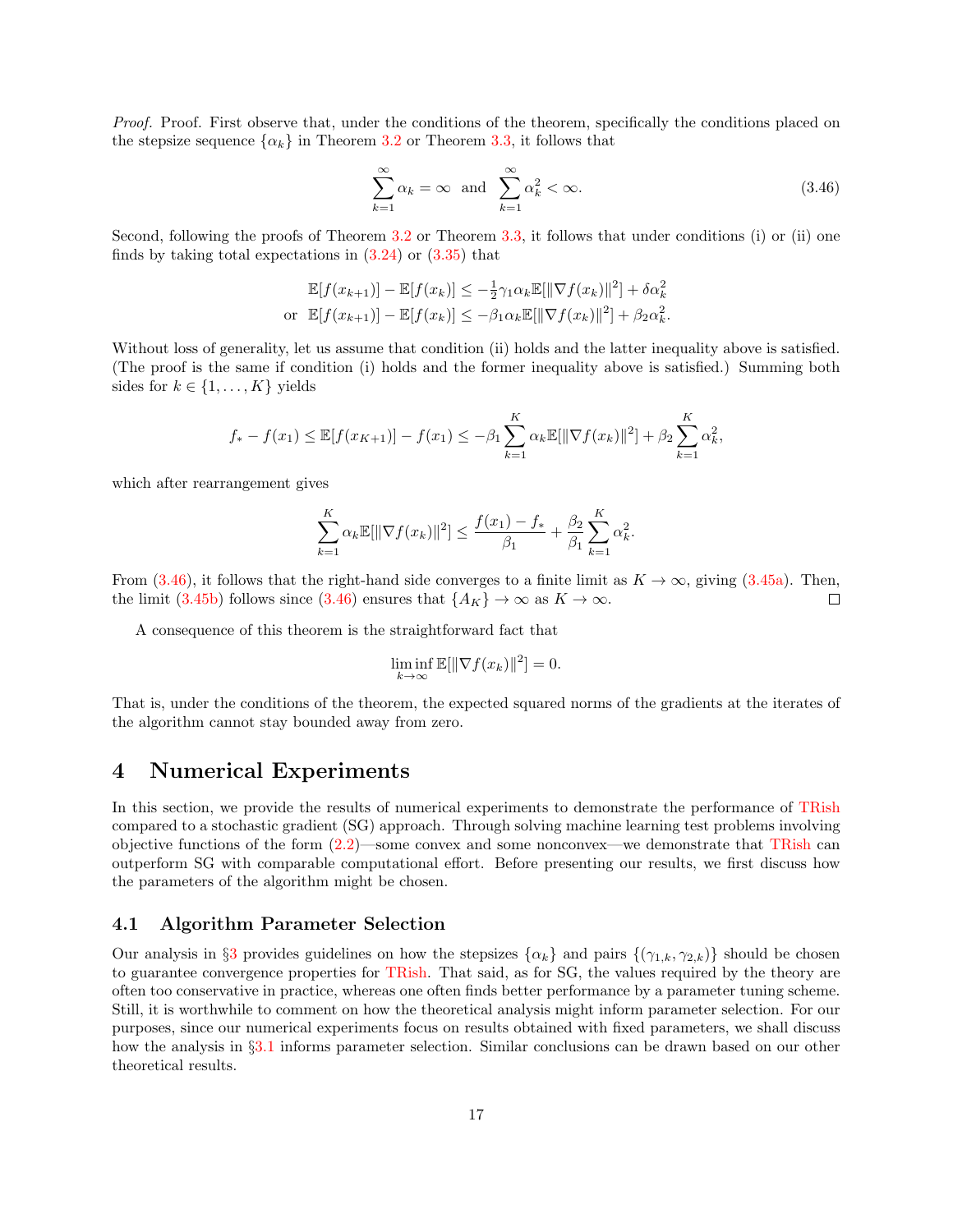For simplicity, let us assume that the bound  $(3.2)$  in Assumption [3.2](#page-5-1) holds with  $M_2 = 1$ . In this case, the bound [\(3.2\)](#page-5-3) is equivalent to the restriction that the variance of the stochastic gradient estimate is bounded by  $M_1$ , i.e., that  $\mathbb{E}_k[\|g_k\|^2] - \|\nabla f(x_k)\|^2 \leq M_1$ . If one has an estimate  $\widetilde{M}_1$  of  $M_1$ —which, for example, can be obtained by sampling gradients and computing a variance estimate—then, following Lemma [3.2,](#page-7-0) one can employ the value  $\widetilde{h}_2 = \frac{1}{2}$  $\sqrt{\widetilde{M}_1} + 1$  for parameter selection. In particular, Theorem [3.1](#page-8-0) suggests to choose  $(\gamma_1, \gamma_2)$  such that

$$
\frac{\gamma_1}{\gamma_2} < \frac{\widetilde{h}_2}{\widetilde{h}_2 - 1} = 1 + \frac{2}{\sqrt{\widetilde{M}_1}}.
$$

Naturally, this still leads to flexibility in the precise values of  $(\gamma_1, \gamma_2)$ , but the trade-offs between different choices become similar to the traditional trade-offs one finds for the selection of  $\alpha$  in an SG scheme: (i) one can choose values such that  $\gamma_1 - \gamma_2$  is large, which leads to fast convergence, but only to a relatively large neighborhood of the solution, or (ii) one can choose values such that  $\gamma_1 - \gamma_2$  is small, which leads to slow convergence, but to a relatively small neighborhood of a solution. Overall, one might be discouraged by the idea that the choice of  $(\gamma_1, \gamma_2)$  requires estimation of the upper bound  $M_1$ . However, this is not dissimilar to the fact that, theoretically, one needs an estimate of the Lipschitz constant L of the gradient in order to choose the stepsize for SG, and clearly also for [TRish,](#page-3-0) such as through the bound [\(3.14\)](#page-8-7). The good news is that estimating the variance of the stochastic gradient estimates is a reasonable request that could even be done during an initial phase that simply uses SG iterations.

Despite all of this commentary, in practice one should expect to achieve better performance by simply tuning parameters for a given problem, as is often done for SG methods. For our experiments described in the following subsections, we chose  $(\gamma_1, \gamma_2)$  by a simple tuning scheme that also selects the stepsize  $\alpha$ . We took care to make sure that the tuning procedure for [TRish](#page-3-0) did not require more effort than the tuning used for the SG method that we have for comparison purposes.

## <span id="page-17-1"></span>4.2 Logistic Regression

As a first test case, we considered the problem of binary classification through logistic regression using a few datasets available in the well-known LIBSVM repository; see [\[4\]](#page-23-13). In particular, for each dataset, with training feature vector  $z_i \in \mathbb{R}^n$  and training label  $y_i \in \{-1,1\}$  for all  $i \in \{1,\ldots,N\}$ , the objective of this problem has the form

<span id="page-17-0"></span>
$$
f(x) = \frac{1}{N} \sum_{i=1}^{N} \log(1 + e^{-y_i(x^T z_i)}).
$$
\n(4.1)

Also available in each case is a testing dataset  $\{(\bar{z}_i, \bar{y}_i)\}_{i=1}^N$ .

We ran implementations of [TRish](#page-3-0) and SG and compare performance by comparing training loss (i.e., the objective function  $(4.1)$  evaluated with the training data) and *testing accuracy* (i.e., for a given approximate solution, what fraction of the testing set is classified correctly) for iterates throughout the optimization process. We ran each algorithm for one epoch (i.e., until N training pairs have been accessed) with a fixed stepsize  $\alpha$  and, for [TRish,](#page-3-0) a fixed parameter pair  $(\gamma_1, \gamma_2)$ .

For both algorithms and all datasets, the stochastic gradient estimates were computed using a minibatch size of 64. For choosing a fair set of parameters for the comparison for each dataset, we first ran SG with a stepsize of 0.1 and computed  $G$  as the average norm of stochastic gradient estimates throughout the run. Then, for [TRish,](#page-3-0) we considered the stepsizes  $\alpha \in \{10^{-1}, 10^{-1/2}, 10^{0}, 10^{1/2}, 10^{1}\}\$  and parameters  $\gamma_1 \in \{\frac{4}{G}, \frac{8}{G}, \frac{16}{G}, \frac{32}{G}\}\$  and  $\gamma_2 \in \{\frac{1}{2G}, \frac{1}{G}, \frac{2}{G}\}\$ . (The value G gauges the magnitude of the stochastic gradient estimates, which depends on problem scaling. As seen in our results, these choices of  $(\gamma_1, \gamma_2)$  ensure that step normalization—i.e., case 2 of [TRish—](#page-3-0)occurs. In practice, one could compute  $G$  during an initial SG phase before starting [TRish,](#page-3-0) but to cleanly distinguish between [TRish](#page-3-0) and SG, we computed this value using an independent run of SG.) This resulted in 60 parameter settings with [TRish](#page-3-0) employing stepsizes in the range from  $\frac{1}{2G} \times 10^{-1}$  (i.e., the minimum  $\gamma_2$  times the minimum  $\alpha$ ) to  $\frac{32}{G} \times 10^{1}$  (i.e., the maximum  $\gamma_1$  times the maximum  $\alpha$ ). Hence, for SG, we considered 60 values for  $\alpha$  in the range  $\left[\frac{1}{2G} \times 10^{-1}, \frac{32}{G} \times 10^{1}\right]$  so that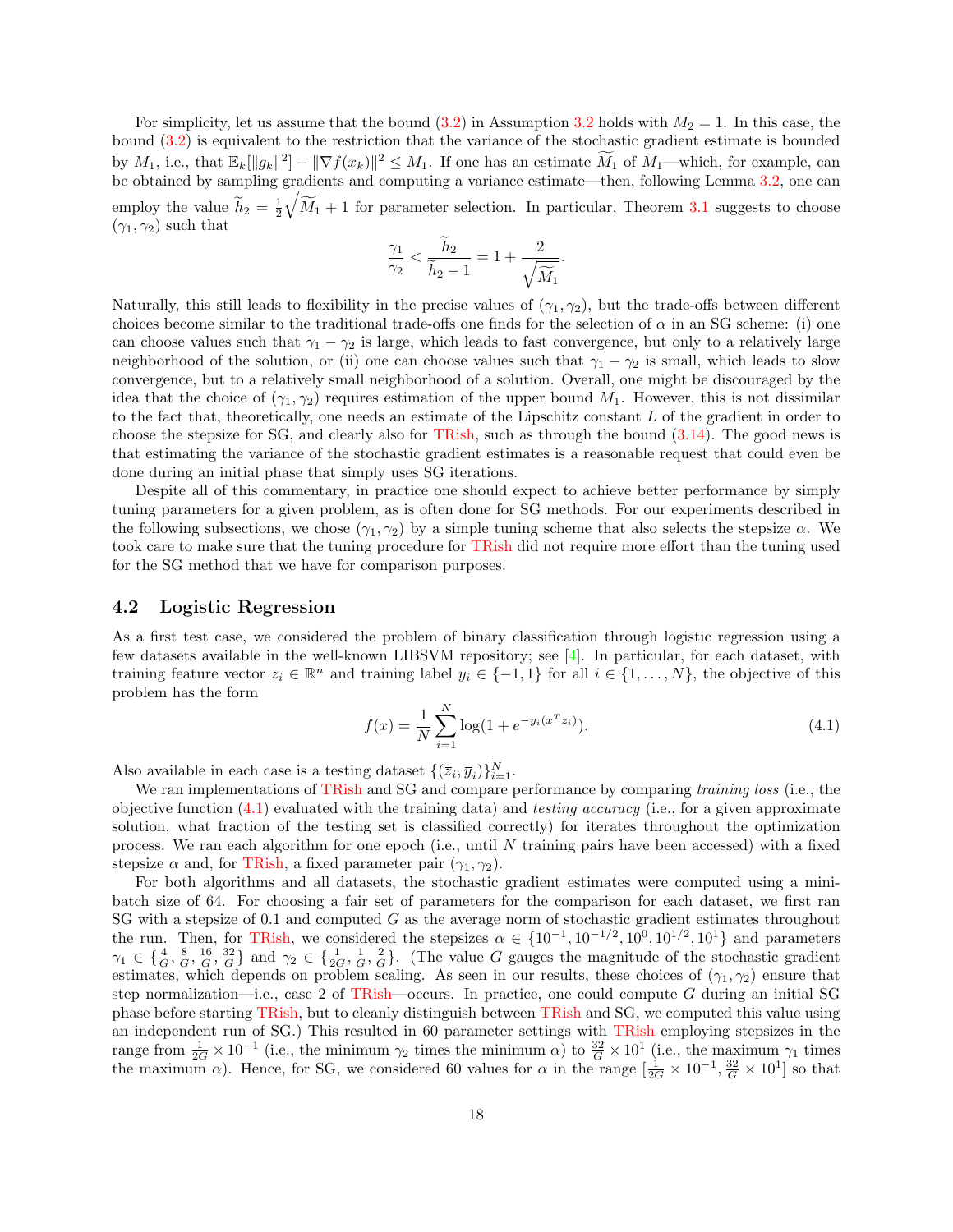neither algorithm had an advantage in terms of the range of the stepsizes. Specifically, we considered the 60 values such that  $\log_{10}(\alpha)$  was evenly distributed in  $[\log_{10}(\frac{1}{2G} \times 10^{-1}), \log_{10}(\frac{32}{G} \times 10^{1})]$ .

For each dataset, we ran the algorithms with these different parameters settings and selected for each the setting that led to the best average testing accuracy in the last ten iterations of the run.

#### 4.2.1 a1a.

The first dataset that we considered was a1a in which the feature vectors have length  $n = 123$ , the number of points in the training set is  $N = 1605$ , and the number of points in the testing set is  $\overline{N} = 30956$ . For tuning, the value  $G \approx 0.1746$  was determined, yielding a stepsize range of approximately [0.2863, 1832]. After tuning, the selected parameter setting for [TRish](#page-3-0) was  $(\alpha, \gamma_1, \gamma_2) \approx (0.1, 22.90, 2.863)$  and the selected parameter setting for SG was  $\alpha \approx 0.4471$ .

The algorithms, [TRish](#page-3-0) and SG, were each run 10 times from the same starting point (the origin). The training losses and testing accuracies, averaged over these 10 runs, are plotted in Figure [2](#page-18-0) after 0.1 epoch through the end of the first epoch. (The values during the first 0.1 epoch are not plotted here, nor for the other datasets, so that it is easier to distinguish the differences at the end of the first epoch.) It is worthwhile to note that, during the runs for [TRish,](#page-3-0) case 1 did not occur, case 2 occurred in approximately 99% of the iterations, and case 3 occurred in approximately 1% of the iterations; i.e., step normalization occurred in a large majority of the iterations. The figure shows that [TRish](#page-3-0) yields better training losses throughout the optimization process. However, for this dataset, the performance in terms of testing accuracy is roughly the same for both algorithms.

<span id="page-18-0"></span>

Figure 2: Average training loss and testing accuracy during the first epoch when [TRish](#page-3-0) and SG are employed to minimize the logistic regression function  $(4.1)$  using the a1a dataset.

#### 4.2.2 w1a.

The second dataset that we considered was **w1a** in which the feature vectors have length  $n = 300$ , the number of points in the training set is  $N = 2477$ , and the number of points in the testing set is  $\overline{N} = 47272$ . For tuning, the value  $G \approx 0.0887$  was determined, yielding a stepsize range of approximately [0.5638, 3608]. After tuning, the selected parameter setting for [TRish](#page-3-0) was  $(\alpha, \gamma_1, \gamma_2) \approx (0.1, 360.8, 5.638)$  and the selected parameter setting for SG was  $\alpha \approx 0.6541$ .

The training losses and testing accuracies, averaged over 10 runs when both algorithms were initialized at the same starting point (the origin), are plotted in Figure [3.](#page-19-0) During the runs for [TRish,](#page-3-0) case 2 occurred in approximately 99% of the iterations while case 1 and case 3 combined occurred in fewer than 1% of the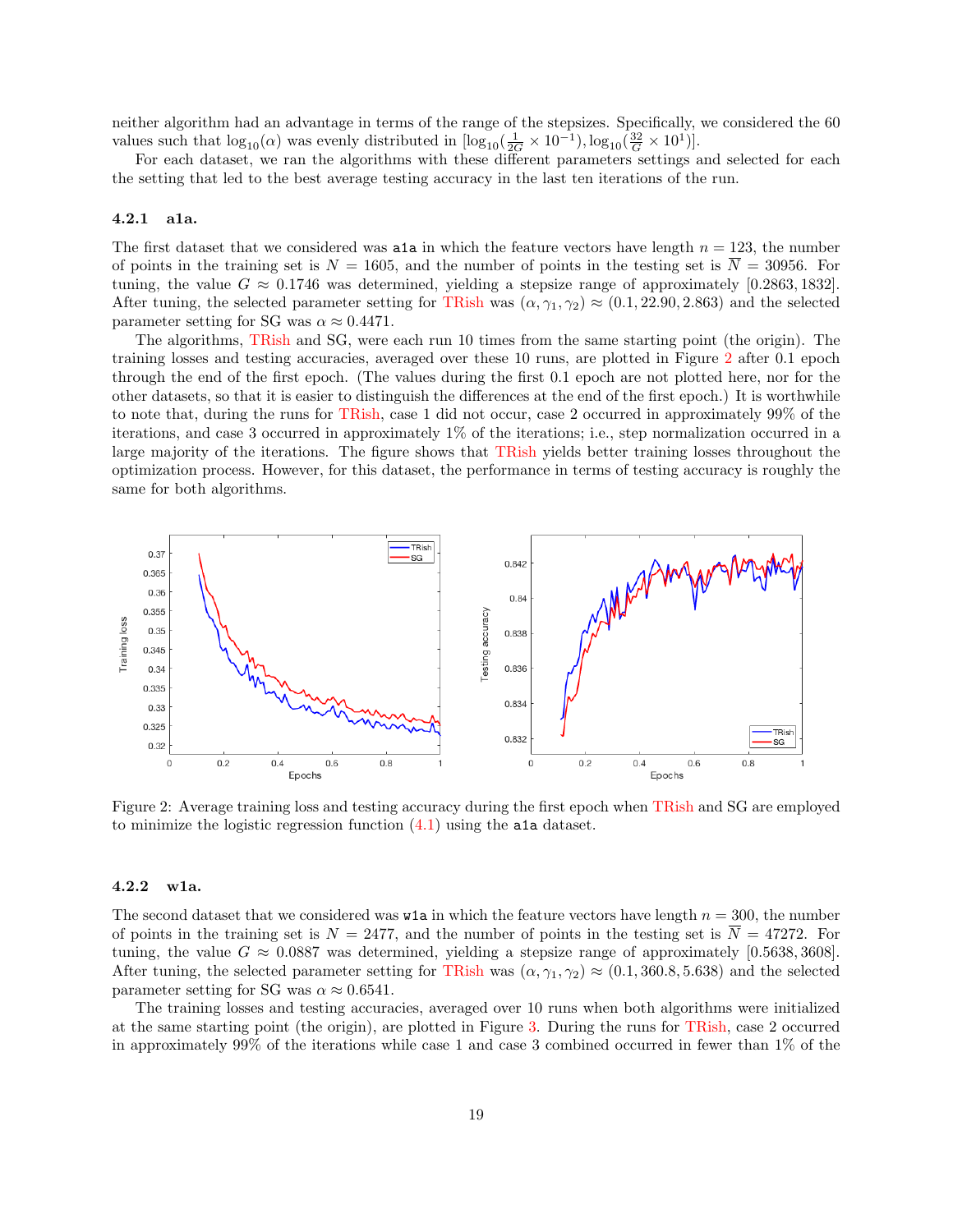iterations. For this dataset, [TRish](#page-3-0) outperformed SG both in terms of training losses and testing accuracies throughout the first epoch.

<span id="page-19-0"></span>

Figure 3: Average training loss and testing accuracy during the first epoch when [TRish](#page-3-0) and SG are employed to minimize the logistic regression function [\(4.1\)](#page-17-0) using the w1a dataset.

#### 4.2.3 rcv1.

The third dataset that we considered was  $\texttt{rcv1}$  in which the feature vectors have length  $n = 47236$ , the number of points in the training set is  $N = 20242$ , and the number of points in the testing set is  $N = 677399$ . For tuning, the value  $G \approx 0.0497$  was determined, yielding a stepsize range of approximately [1.007, 6444]. After tuning, the selected parameter setting for [TRish](#page-3-0) was  $(\alpha, \gamma_1, \gamma_2) \approx (0.3162, 644.4, 10.07)$  and the selected parameter setting for SG was  $\alpha \approx 10.84$ .

The training losses and testing accuracies, averaged over 10 runs when both algorithms were initialized at the same starting point (the origin), are plotted in Figure [4.](#page-20-0) During the runs for [TRish,](#page-3-0) case 1 occurred in approximately 27% of the iterations, case 2 occurred in approximately 73% of the iterations, and case 3 did not occur. For this dataset, [TRish](#page-3-0) outperformed SG both in terms of training losses and testing accuracies throughout the first epoch. That said, the testing accuracies appear to near at the end of the first epoch, leading one to wonder about the performance of the methods if the parameters are re-tuned and the algorithms are run for more epochs.

To address this question, Figure [5](#page-20-1) plots the training losses and testing accuracies—averaged over 10 runs—for [TRish](#page-3-0) and SG during two epochs. (For this horizon, tuning led to the parameter setting for [TRish](#page-3-0) as  $(\alpha, \gamma_1, \gamma_2) = (0.1, 376.2, 47.02)$  and the parameter setting for SG as  $\alpha \approx 5.192$ . For [TRish,](#page-3-0) case 2 occurred in approximately 94% of the iterations, case 3 occurred in approximately 5% of the iterations, and case 1 occurred in fewer than 1% of the iterations.) These plots show a trade-off where, for a longer horizon, the better parameters for [TRish](#page-3-0) do not necessarily offer better results initially, but do offer better results eventually.

In all of the experiments presented in this section, [TRish](#page-3-0) generally outperforms SG. However, the gains are somewhat limited due to the fact that, by convexity of the problems, both algorithms are tending to neighborhoods around the same optimal solution. The results presented in the next subsection, in which we consider nonconvex optimization problems arising from neural network training, show more substantial benefits from using [TRish](#page-3-0) as compared to SG.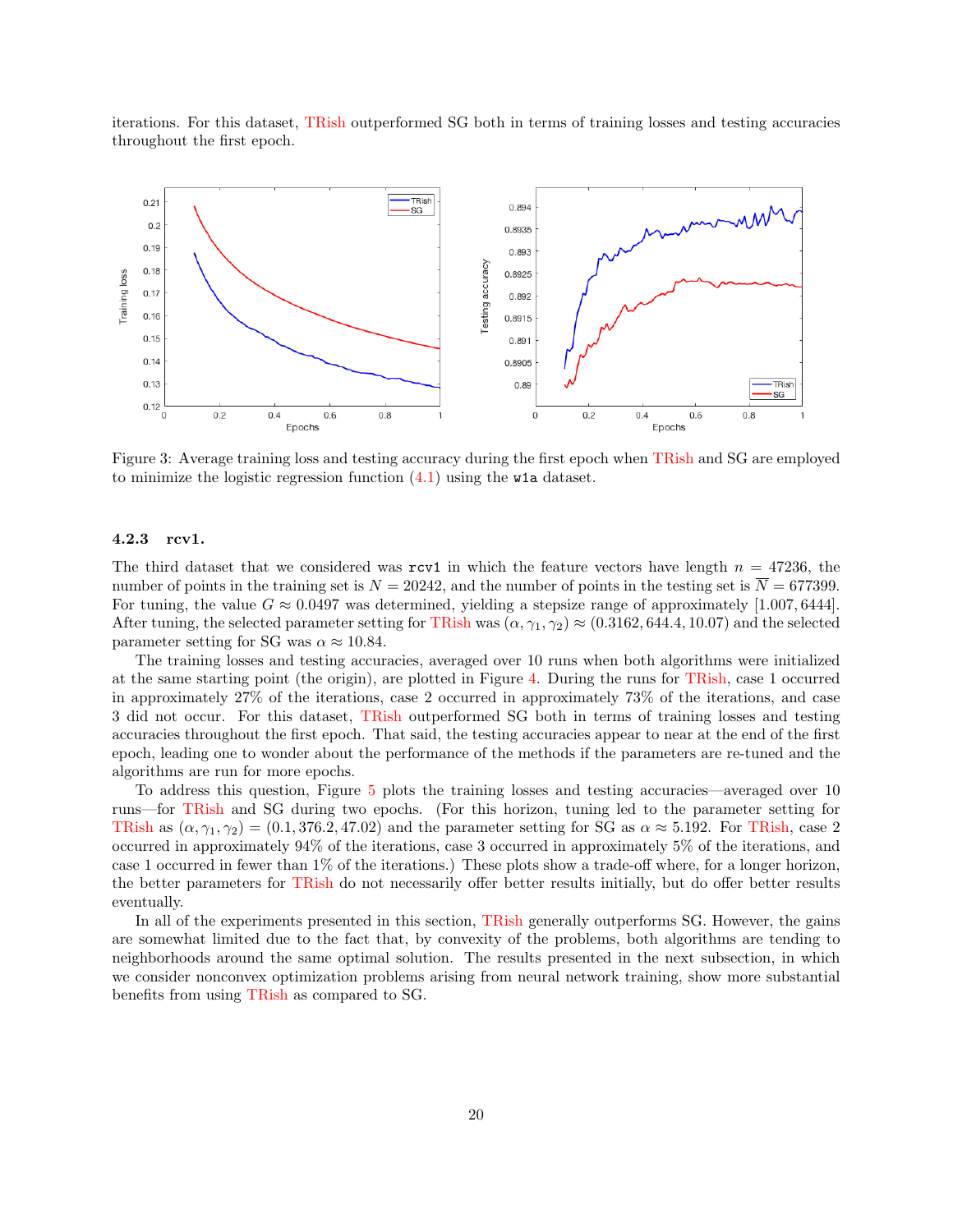<span id="page-20-0"></span>

Figure 4: Average training loss and testing accuracy during the first epoch when [TRish](#page-3-0) and SG are employed to minimize the logistic regression function  $(4.1)$  using the rcv1 dataset.

<span id="page-20-1"></span>

Figure 5: Average training loss and testing accuracy during the first two epochs when [TRish](#page-3-0) and SG are employed to minimize the logistic regression function  $(4.1)$  using the rcv1 dataset.

## 4.3 Neural Network Training

As a second test case, we considered the problem to train convolutional neural networks (CNNs) for image classification. We considered two well-known datasets. The first, the mnist dataset  $[17]$ , is a collection of images of hand-written digits. The goal for training the network for this dataset is to classify which of the digits (0 through 9) is written in each image. It includes  $N = 60000$  training samples and  $\overline{N} = 10000$ testing samples. The second, the  $cifar-10$  dataset [\[15\]](#page-24-8), is a collection of color images in ten categories (e.g., airplanes, dogs, and ships). The goal for training the network for this dataset is to classify the image with the correct category. It includes  $N = 50000$  training samples and  $\overline{N} = 10000$  testing samples.

Implemented using tensorflow, the neural networks that we considered for both datasets are composed of two convolutional layers (involving 32 and 64 filters, respectively, and each followed by an average pooling layer) followed by two fully connected layers. ReLU activation is used at each hidden layer and the objective is defined using the logistic (cross entropy) loss function. The networks vary slightly, e.g., due to the fact that a pixel for each mnist image corresponds to a single feature while a pixel for each cifar-10 image corresponds to three features (for each RGB value since they are color images). As seen in our experimental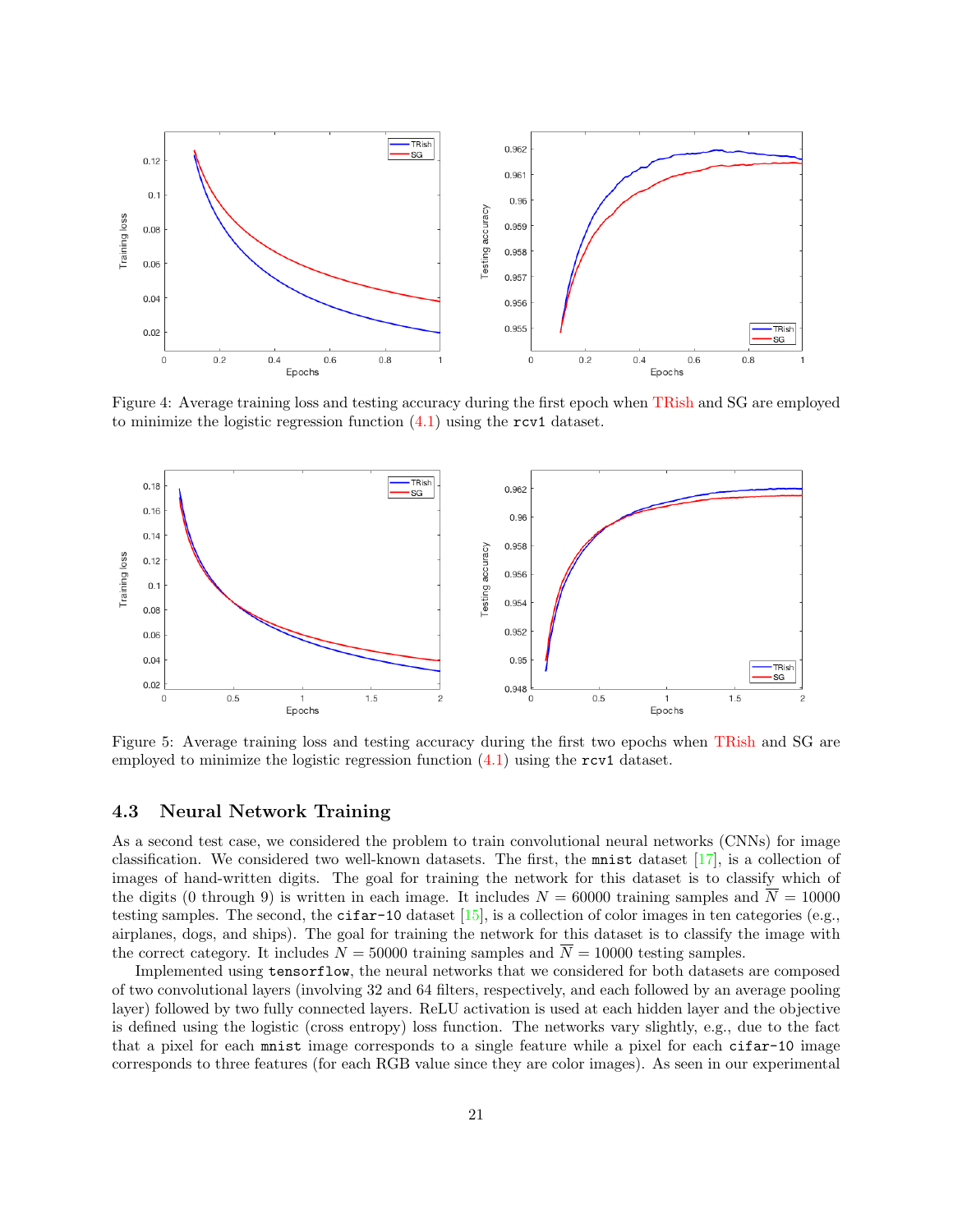results, training the network led to a very good classifier for mnist, yielding over 95% testing accuracy. The performance is less impressive for cifar-10 (yielding around 60% accuracy); achieving higher accuracy would require a more sophisticated network and more computational resources than were available. That said, both datasets provide interesting settings for comparing the performance of [TRish](#page-3-0) and SG.

As for the results in  $\S4.2$ , we compare performance between [TRish](#page-3-0) and SG by comparing training loss and testing accuracy. We tuned parameters using the same setup as in  $\S4.2$ , except with slightly different parameter choices. In particular, the mini-batch size used when computing stochastic gradients was 128 and, when computing G, we ran SG with a stepsize of 0.01. For [TRish,](#page-3-0) we considered stepsizes  $\alpha \in$  $\{10^{-3}, 10^{-2}, 10^{-1}, 10^{0}\}\$ and parameters  $\gamma_1 \in \{\frac{4}{G}, \frac{8}{G}, \frac{16}{G}\}\$ and  $\gamma_2 \in \{\frac{1}{8G}, \frac{1}{4G}, \frac{1}{2G}\}\$ . This means that SG was tuned with 36 choices of  $\alpha$  in the range  $\left[\frac{1}{8G} \times 10^{-3}, \frac{16}{G} \times 10^{0}\right]$ .

#### 4.3.1 mnist.

For mnist, we ran the algorithms for two epochs. For parameter tuning, the value  $G \approx 2.8277$  was determined, yielding a stepsize range of approximately  $[2.683 \times 10^{-5}, 3.435]$ . After tuning, the selected pa-rameter setting for [TRish](#page-3-0) was  $(\alpha, \gamma_1, \gamma_2) \approx (1, 1.717, 0.0268)$  and the selected parameter setting for SG was  $\alpha \approx 0.0609$ .

The training losses and testing accuracies for each of the 10 runs that we performed with the tuned parameters are plotted in Figure  $6$ , ignoring the first 0.2 epochs so that the later values are more easily distinguished. (For each run, the network parameters were initialized to the same randomly generated values; the values were generated from a truncated normal distribution with mean 0 and standard deviation 0.1. We did not average the loss and accuracy values over the 10 runs since the optimization problem is nonconvex, meaning that for each run an algorithm might tend toward a different region of the search space.) During the runs for [TRish,](#page-3-0) case 1 occurred in approximately 62% of the iterations, case 2 occurred in approximately 37% of the iterations, and case 3 almost did not occur. Overall, [TRish](#page-3-0) consistently outperformed SG in terms of both training loss and testing accuracy throughout the optimization process.

<span id="page-21-0"></span>

Figure 6: Average training loss and testing accuracy during the first two epochs when [TRish](#page-3-0) and SG are employed to train a convolutional neural network using the mnist dataset.

#### 4.3.2 cifar-10.

For cifar-10, we ran the algorithms for five epochs (since further improvement was clearly being made even after the first few epochs). The value  $G \approx 964.39$  was determined, yielding a stepsize range of approximately  $[8.990 \times 10^{-6}, 1.151]$ . After tuning, the parameter setting for [TRish](#page-3-0) was  $(\alpha, \gamma_1, \gamma_2) \approx (1, 1.051, 0.0089)$  and the parameter setting for SG was  $\alpha \approx 0.0104$ .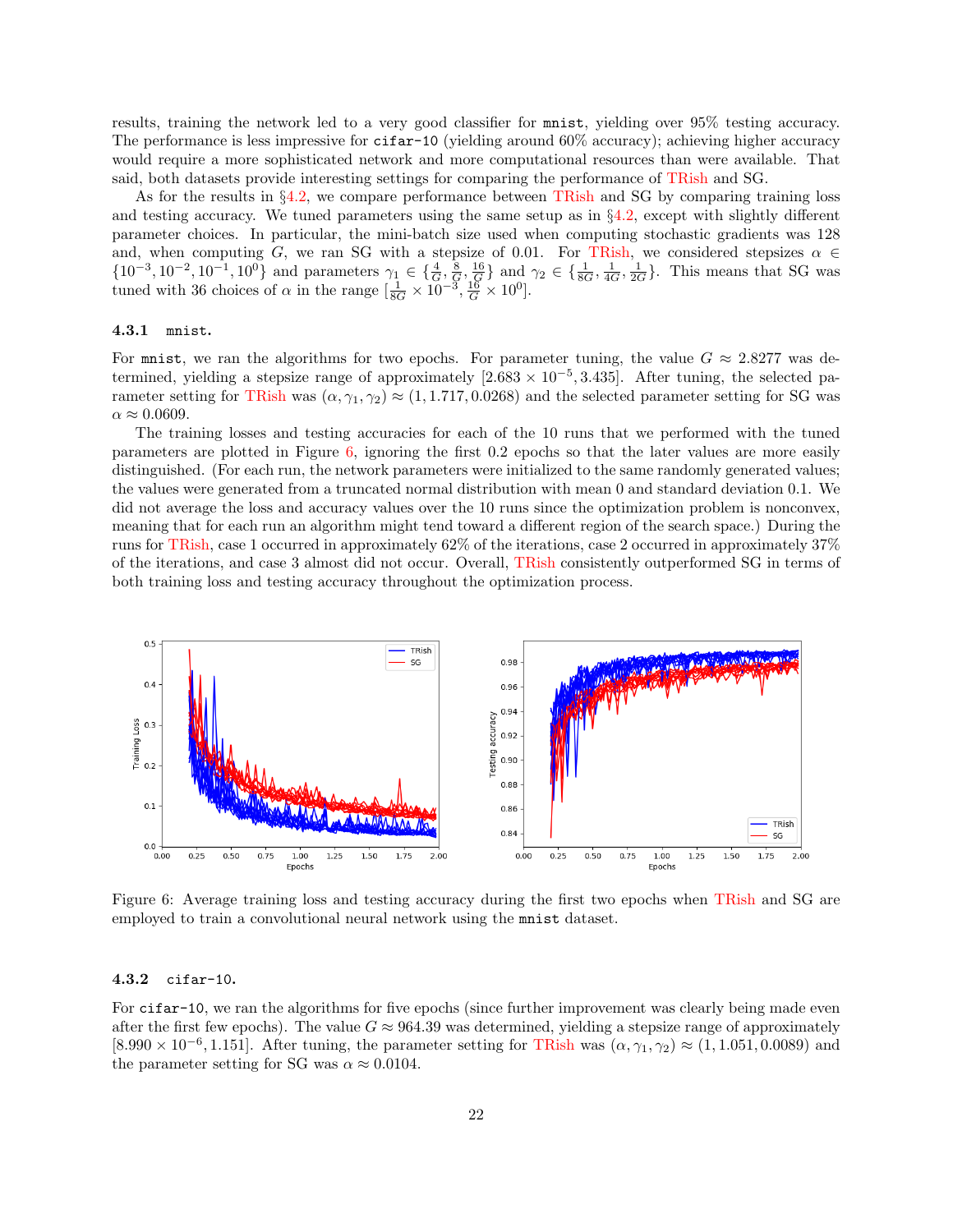The training losses and testing accuracies for each of the 10 runs that we performed with the tuned parameters are plotted in Figure [7,](#page-22-1) again ignoring the first 10% of the runs (i.e., in this case, the first 0.5 epochs) so that the later values are more easily distinguished. (For each run, the network parameters were initialized to the same randomly generated values; the values were generated from a truncated normal distribution with mean 0 and standard deviation 0.01.) During the runs for [TRish,](#page-3-0) case 1 occurred in approximately 1% of the iterations, case 2 occurred in approximately 99% of the iterations, and case 3 did not occur. In these experiments, [TRish](#page-3-0) typically outperformed SG in terms of both training loss and testing accuracy throughout each run.

<span id="page-22-1"></span>

Figure 7: Average training loss and testing accuracy during the first five epochs when [TRish](#page-3-0) and SG are employed to optimize the convolutional neural network using the cifar10 dataset.

## <span id="page-22-0"></span>5 Conclusion

An algorithm inspired by a trust region methodology has been proposed, analyzed, and tested for solving stochastic and finite-sum minimization problems. Our proved theoretical guarantees show that our method, deemed [TRish,](#page-3-0) has convergence properties that are similar to a traditional SG method. Our numerical results, on the other hand, show that [TRish](#page-3-0) can outperform a traditional SG approach. We attribute this better behavior to the algorithm's use of normalized steps, which one can argue lessens its dependence on problem-specific quantities.

Naturally, a more substantial numerical study—that goes well beyond the scope of this paper—would be necessary to fully explore the trade-offs between [TRish](#page-3-0) and SG in practice. For example, a more substantial numerical study would take into account different procedures that might be used to decrease the stepsize after some number of iterations, as is typically done in practice. Indeed, for the convex problems that we considered, this was our motivation for presenting results for only one epoch, since, in practice, one often adjusts the stepsize after each epoch. For [TRish,](#page-3-0) this adjustment may involve updates to the pair  $(\gamma_1, \gamma_2)$ as well, which one might adjust so that  $\gamma_1 - \gamma_2 = \mathcal{O}(\alpha)$ , as our theory suggests.

Finally, while not considered in this paper, we believe it would be interesting to explore the incorporation within [TRish](#page-3-0) of various enhancements, such as the use of second-derivative (i.e., Hessian) approximations, acceleration, and/or momentum. These might further improve the practical performance of the framework set forth in this paper.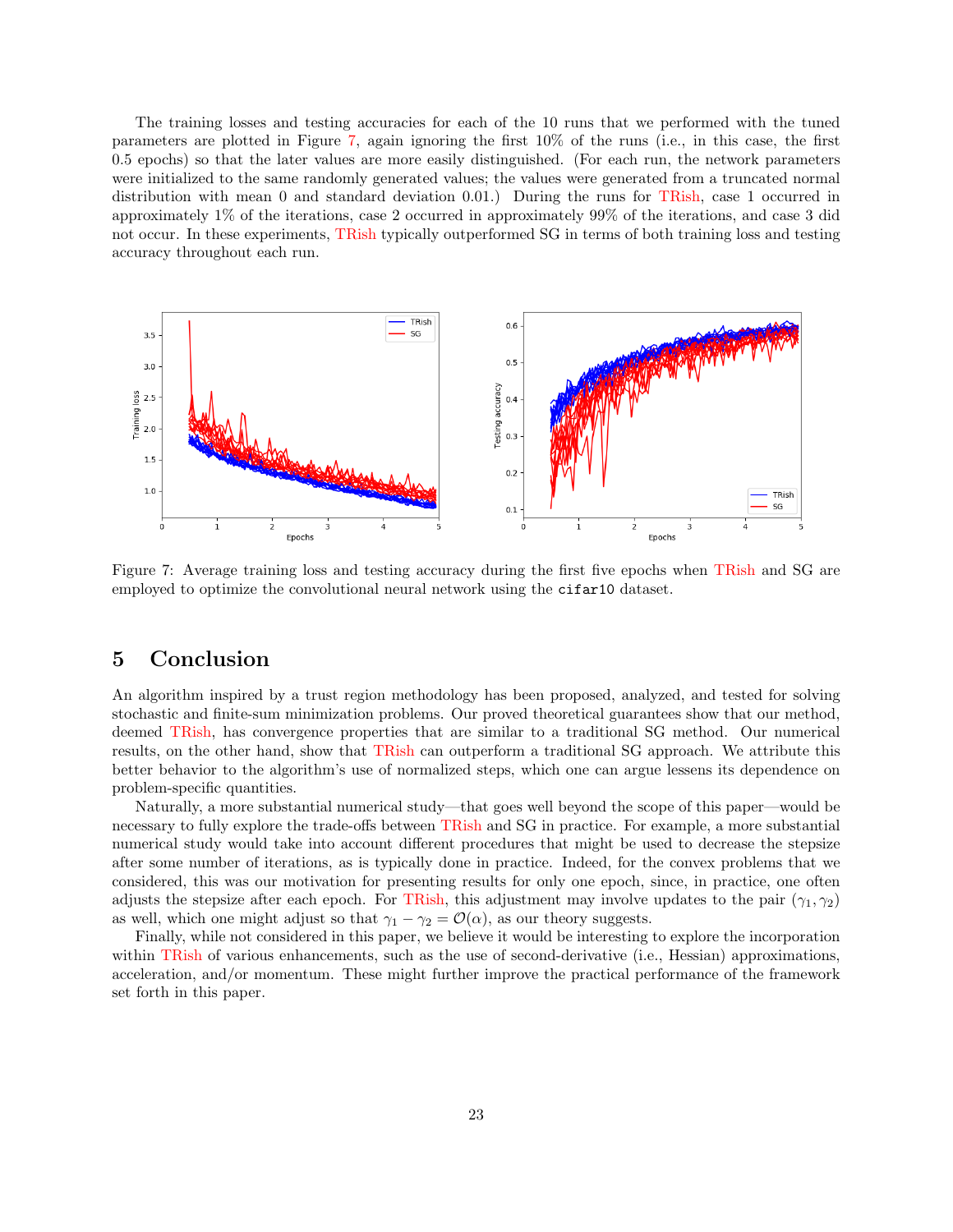## Acknowledgment

The authors would like to thank Chaoxu Zhou of Columbia University for his valuable assistance in correcting errors in an earlier version of this manuscript. They would also like to thank the anonymous referees and the Associate Editor for providing valuable comments on an earlier draft of the paper. In particular, one anonymous referee suggested a proof for Lemma [3.2,](#page-7-0) which greatly improved the analysis. All authors were supported by the U.S. National Science Foundation's Division of Computing and Communication Foundations and Division of Mathematical Sciences under award numbers CCF–1618717 and DMS–1319356. The first author was also supported by the U.S. Department of Energy, Office of Science, Applied Mathematics, Early Career Research Program under Award Number DE–SC0010615.

## References

- <span id="page-23-1"></span>[1] A. Agarwal and L. Bottou. A lower bound for the optimization of finite sums. In Proceedings of the International Conference on Machine Learning, volume 37, pages 78–86. PMLR, 2015.
- <span id="page-23-8"></span>[2] L. Bottou, F. E. Curtis, and J. Nocedal. Optimization Methods for Large-Scale Machine Learning. SIAM Review, 60(2):223–311, 2018.
- <span id="page-23-2"></span>[3] R. H. Byrd, G. M. Chin, J. Nocedal, and Y. Wu. Sample Size Selection in Optimization Methods for Machine Learning. Mathematical Programming, Series B, 134(1):127–155, 2012.
- <span id="page-23-13"></span>[4] Chih-Chung Chang and Chih-Jen Lin. LIBSVM: A library for support vector machines. ACM Transactions on Intelligent Systems and Technology, 2:27:1–27:27, 2011. Software available at [http:](http://www.csie.ntu.edu.tw/~cjlin/libsvm) [//www.csie.ntu.edu.tw/~cjlin/libsvm](http://www.csie.ntu.edu.tw/~cjlin/libsvm).
- <span id="page-23-10"></span>[5] Ruobing Chen, Matt Menickelly, and Katya Scheinberg. Stochastic optimization using a trust-region method and random models. Mathematical Programming, 169(2):447–487, 2018.
- <span id="page-23-3"></span>[6] K. L. Chung. On a stochastic approximation method. Annals of Mathematical Statistics, 25(3):463–483, 1954.
- <span id="page-23-9"></span>[7] J. Duchi, E. Hazan, and Y. Singer. Adaptive subgradient methods for online learning and stochastic optimization. Journal of Machine Learning Research, 12:2121–2159, 2011.
- <span id="page-23-12"></span>[8] J. E. Freund. *Mathematical Statistics*. Prentice-Hall, Englewood Cliffs, NJ, USA, 1962.
- <span id="page-23-4"></span>[9] M. P. Friedlander and M. Schmidt. Hybrid deterministic-stochastic methods for data-fitting. SIAM Journal on Scientific Computing, 34:A1380–A1405, 2012.
- <span id="page-23-5"></span>[10] Saeed Ghadimi and Guanghui Lan. Stochastic first- and zeroth-order methods for nonconvex stochastic programming. SIAM Journal on Optimization, 23(4):2341–2368, 2013.
- <span id="page-23-6"></span>[11] E. G. Gladyshev. On stochastic approximations. Theory of Probability and its Applications, 10:275–278, 1965.
- <span id="page-23-0"></span>[12] Elad Hazan, Kfir Levy, and Shai Shalev-Shwartz. Beyond convexity: Stochastic quasi-convex optimization. In Advances in Neural Information Processing Systems, pages 1594–1602, 2015.
- <span id="page-23-7"></span>[13] Rie Johnson and Tong Zhang. Accelerating stochastic gradient descent using predictive variance reduction. In Advances in Neural Information Processing Systems, pages 315–323, 2013.
- <span id="page-23-11"></span>[14] Hamed Karimi, Julie Nutini, and Mark Schmidt. Linear convergence of gradient and proximal-gradient methods under the polyak-lojasiewicz condition. In Joint European Conference on Machine Learning and Knowledge Discovery in Databases, pages 795–811. Springer, 2016.